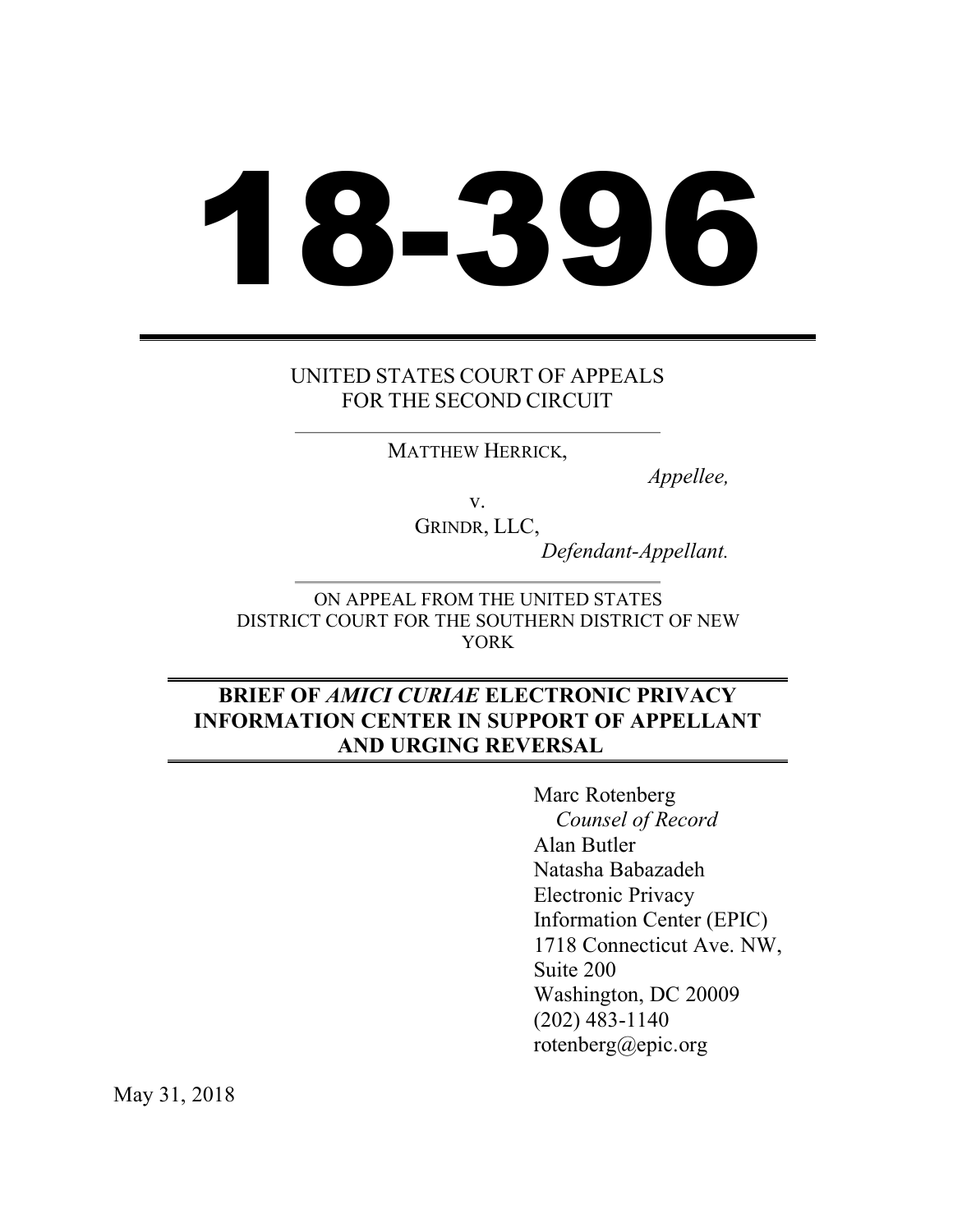# **CORPORATE DISCLOSURE STATEMENT**

Pursuant to Fed. R. App. P. 26.1 and 29(c) for Case No. 13-422 *amicus curiae* Electronic Privacy Information Center ("EPIC") states that it is a District of Columbia corporation with no parent corporation or publicly-held company with a 10 percent or greater ownership interest. EPIC is a non-profit, non-partisan corporation, organized under section 501(c)(3) of the Internal Revenue Code.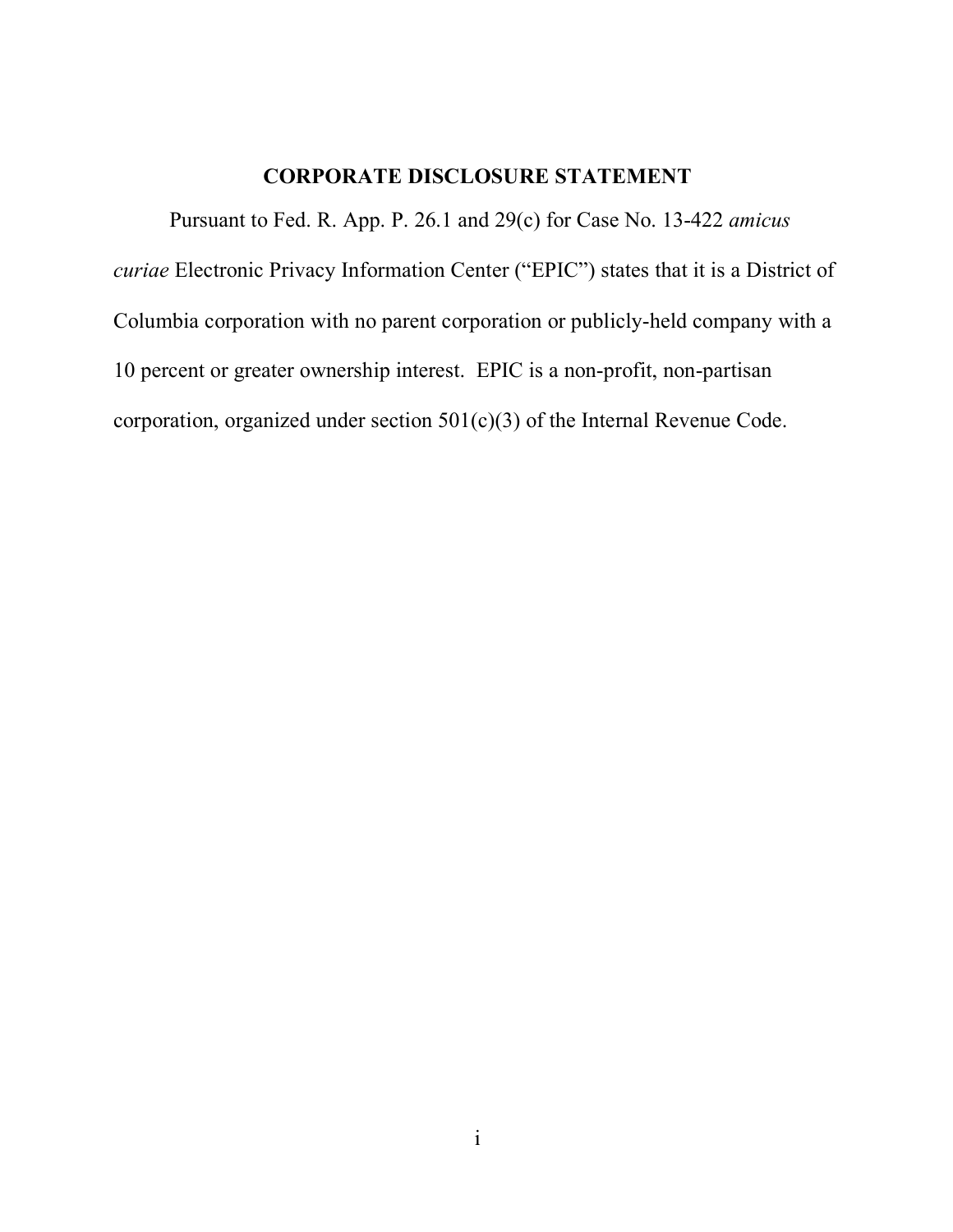# **TABLE OF CONTENTS**

| $\rm I$ . |                                                                           |     |
|-----------|---------------------------------------------------------------------------|-----|
| II.       | Social media companies know that their platforms enable abuse,            |     |
|           | and they assert authority to limit harassing behavior and to remove       |     |
|           |                                                                           |     |
| III.      | The lower court's decision is contrary to the "Good Samaritan"            |     |
|           |                                                                           |     |
|           | Congress created the $\S 230$ safe harbor to encourage<br>$A_{\cdot}$     |     |
|           |                                                                           |     |
|           | The lower court's broad interpretation of $\S$ 230 immunity<br><b>B</b> . |     |
|           | would not advance the speech-promoting policy of the                      |     |
|           |                                                                           | 20  |
|           |                                                                           | .23 |
|           |                                                                           | .24 |
|           |                                                                           | 25  |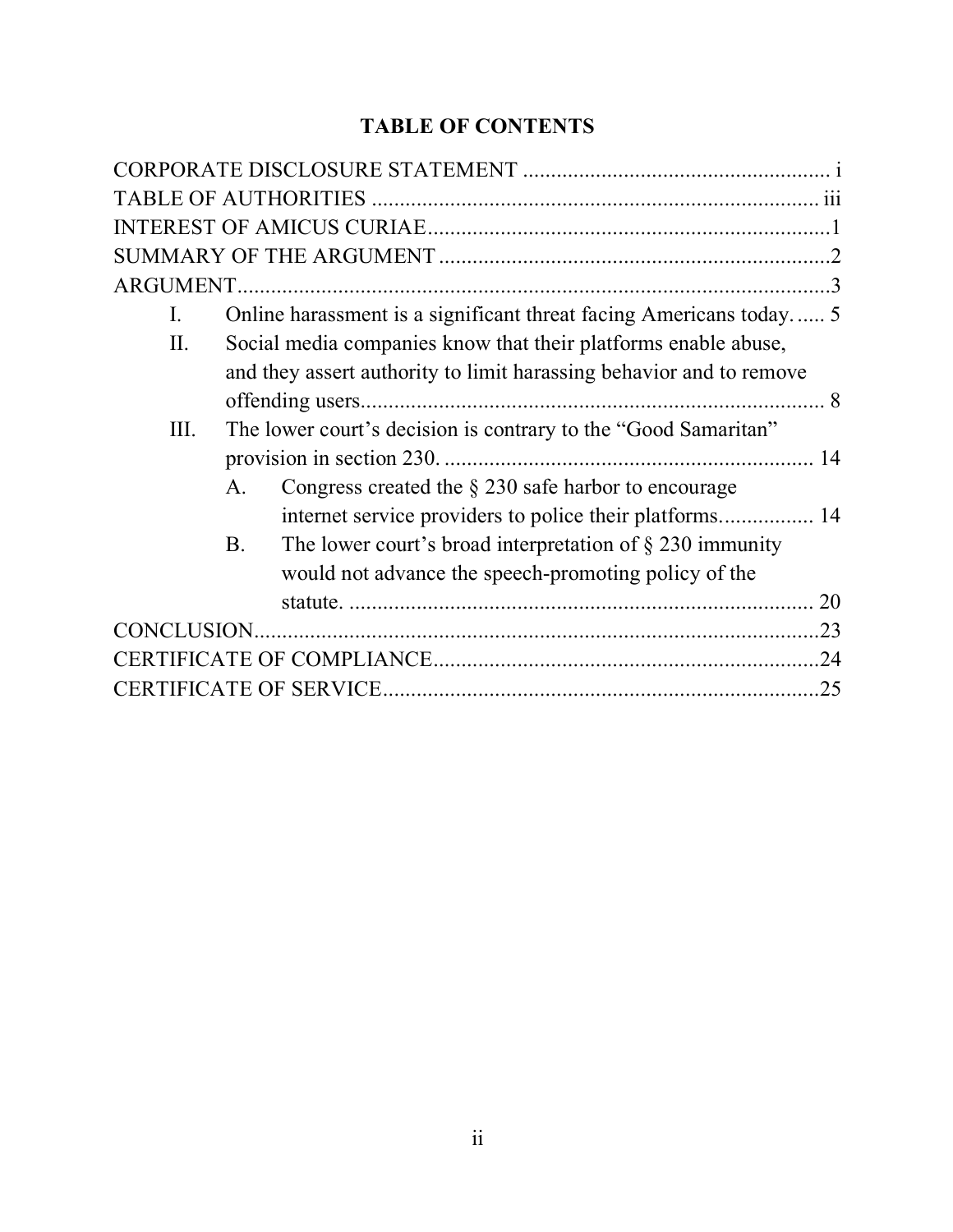# **TABLE OF AUTHORITIES**

# **Cases**

| Almeida v. Amazon.com, Inc.,                                                     |  |
|----------------------------------------------------------------------------------|--|
|                                                                                  |  |
| Carafano v. Metrosplash.com, Inc.,                                               |  |
|                                                                                  |  |
| Chicago Lawyers' Committee for Civil Rights Under Law, Inc. v. Craigslist, Inc., |  |
|                                                                                  |  |
| Cubby, Inc. v. CompuServe,                                                       |  |
|                                                                                  |  |
| Doe v. MySpace, Inc.,                                                            |  |
|                                                                                  |  |
| Fair Housing Council of San Fernando Valley v. Roommates.com, LLC,               |  |
|                                                                                  |  |
| Jane Doe No. 1 v. Backpage.com, LLC,                                             |  |
|                                                                                  |  |
| Jones v. Dirty World Entm't Recordings LLC,                                      |  |
|                                                                                  |  |
| Klayman v. Zuckerberg,                                                           |  |
|                                                                                  |  |
| Stratton Oakmont, Inc. v. Prodigy Servs. Co.,                                    |  |
|                                                                                  |  |
| Universal Commc'n Sys., Inc. v. Lycos, Inc.,                                     |  |
|                                                                                  |  |
| Zeran v. America Online,                                                         |  |
|                                                                                  |  |
| <b>Statutes</b>                                                                  |  |
| Communications Decency Act of 1996, Pub. L. 104-104, Title V, 110 Stat. 133 3    |  |
|                                                                                  |  |
|                                                                                  |  |
|                                                                                  |  |
|                                                                                  |  |
|                                                                                  |  |
|                                                                                  |  |
|                                                                                  |  |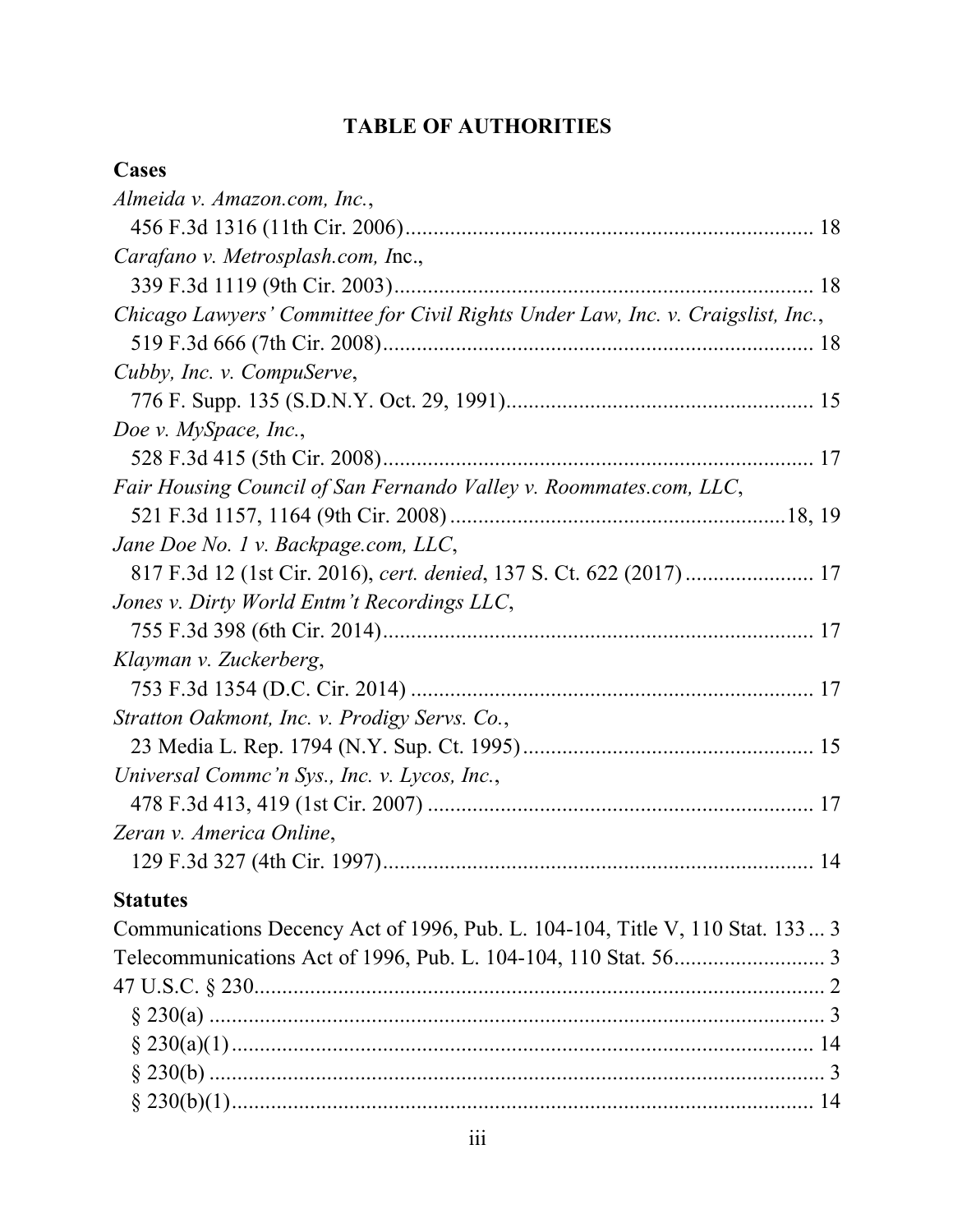# **Other Authorities**

| Algorithms: How Companies' Decisions About Data and Content Impact            |  |
|-------------------------------------------------------------------------------|--|
| Consumers: Hearing Before the Subcomm. on Digital Commerce & Consumer         |  |
| Protection of the H. Comm. on Energy & Commerce, 115th Cong. 15 (2017)        |  |
| (statement of Frank Pasquale, Professor of Law, University of Maryland) 20    |  |
|                                                                               |  |
| Danielle Keats Citron & Benjamin Wittes, The Internet Will Not Break: Denying |  |
| Bad Samaritans § 230 Immunity, 86 Fordham L. Rev. 401 (2017)5, 19, 21         |  |
| Danielle Keats Citron, Cyber Civil Rights, 89 B.U. L. Rev. 61 (2009) 16       |  |
|                                                                               |  |
|                                                                               |  |
| Erin Bartnett, PEN America's New Guide Recognizes Online Harassment as a      |  |
|                                                                               |  |
|                                                                               |  |
|                                                                               |  |
|                                                                               |  |
|                                                                               |  |
| Kate Klonick, The New Governors: The People, Rules, and Processes             |  |
| Governing Online Speech, 131 Harv. L. Rev. 1598 (2018) 17, 20                 |  |
|                                                                               |  |
| Mary Anne Franks, The Lawless Internet? Myths and Misconceptions About        |  |
|                                                                               |  |
|                                                                               |  |
| Match.com, Protecting Member Integrity on Match.com (2018) 11                 |  |
|                                                                               |  |
| Monica Anderson, Key Takeaways on How Americans View—and Experience—          |  |
|                                                                               |  |
|                                                                               |  |
|                                                                               |  |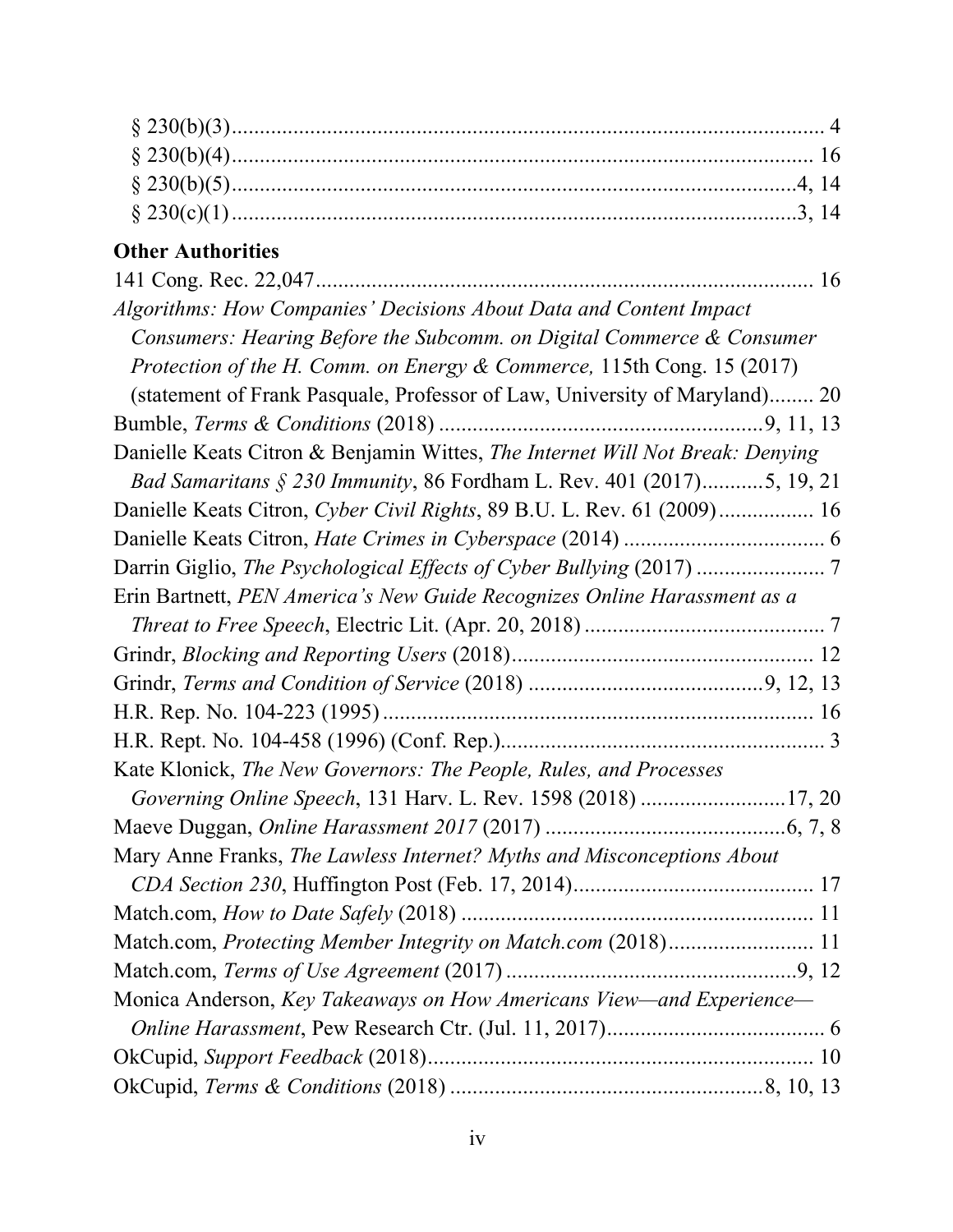| Ryan Calo & Alex Rosenblat, The Taking Economy: Uber, Information, and |  |
|------------------------------------------------------------------------|--|
|                                                                        |  |
|                                                                        |  |
|                                                                        |  |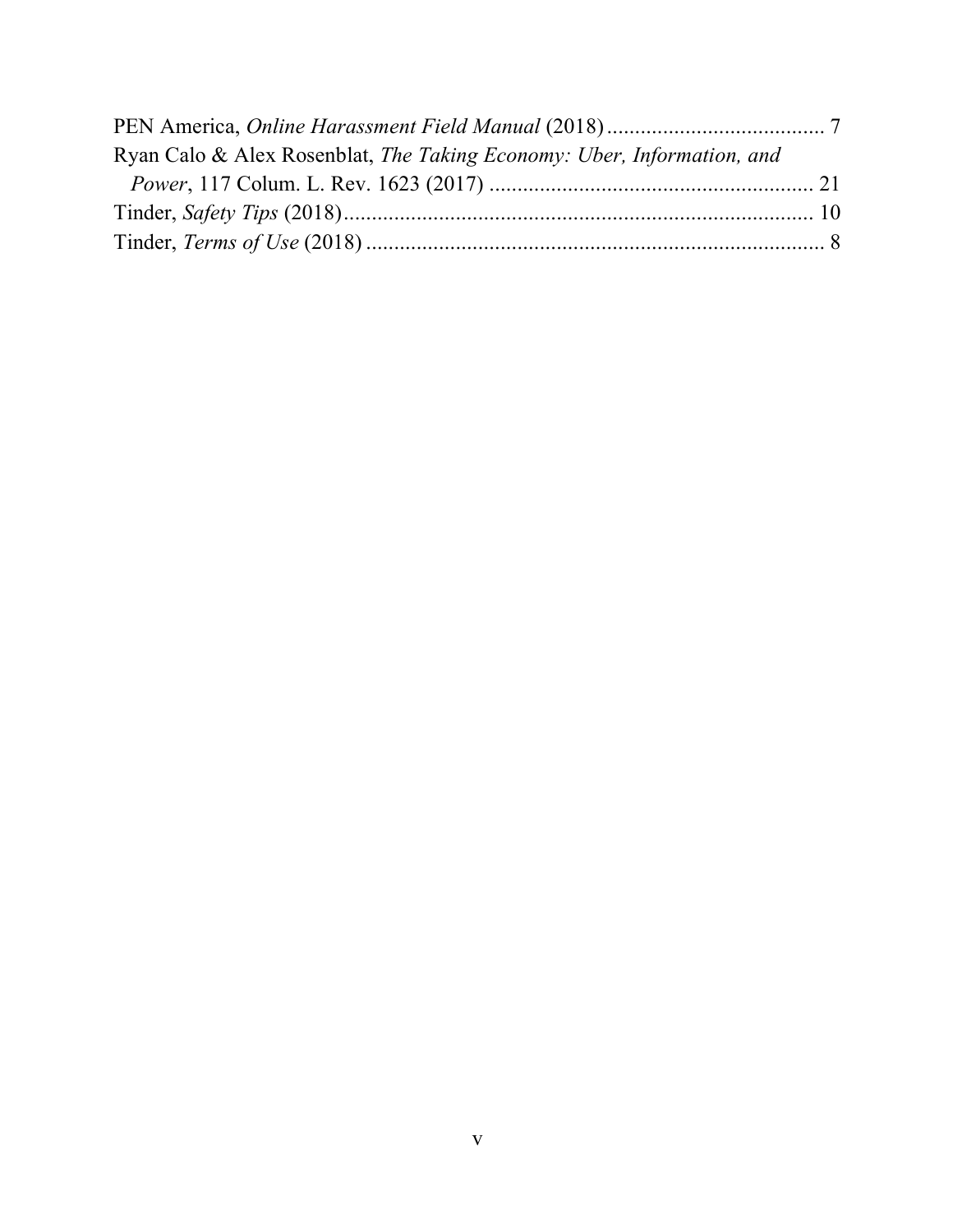# **INTEREST OF AMICUS CURIAE1**

The Electronic Privacy Information Center ("EPIC") is a public interest research center in Washington, D.C., established in 1994 to focus public attention on emerging civil liberties issues and to protect privacy, the First Amendment, and other constitutional values.

EPIC routinely participates as *amicus curiae* in cases about consumer privacy before the United States Supreme Court and federal circuit courts. *See, e.g.*, *Smith v. Facebook, Inc.*, No. 17-16206 (9th Cir. filed Sept. 25, 2017) (arguing that Facebook users do not consent to Facebook's collection of medical data from third-party websites); *Spokeo, Inc. v. Robins*, 136 S. Ct. 1540 (2016) (arguing that the violation of a consumer's privacy rights under federal law constitutes an injuryin-fact sufficient to confer Article III standing); *In re Nickelodeon Consumer Privacy Litig.*, 827 F.3d 262 (3rd Cir. 2016) (arguing that unique persistent identifiers are "personally identifiable information" under the Video Privacy Protection Act); *Fraley v. Batman*, 638 Fed. App'x 594 (9th Cir. 2016) (arguing that Facebook's "Sponsored Stories" settlement was not fair or sufficient for class members); *Joffe v. Google, Inc.*, 746 F.3d 920 (9th Cir. 2013) (arguing that

<sup>&</sup>lt;sup>1</sup> The parties consent to the filing of this brief. In accordance with Rule 29, the undersigned states that no monetary contributions were made for the preparation or submission of this brief, and this brief was not authored, in whole or in part, by counsel for a party.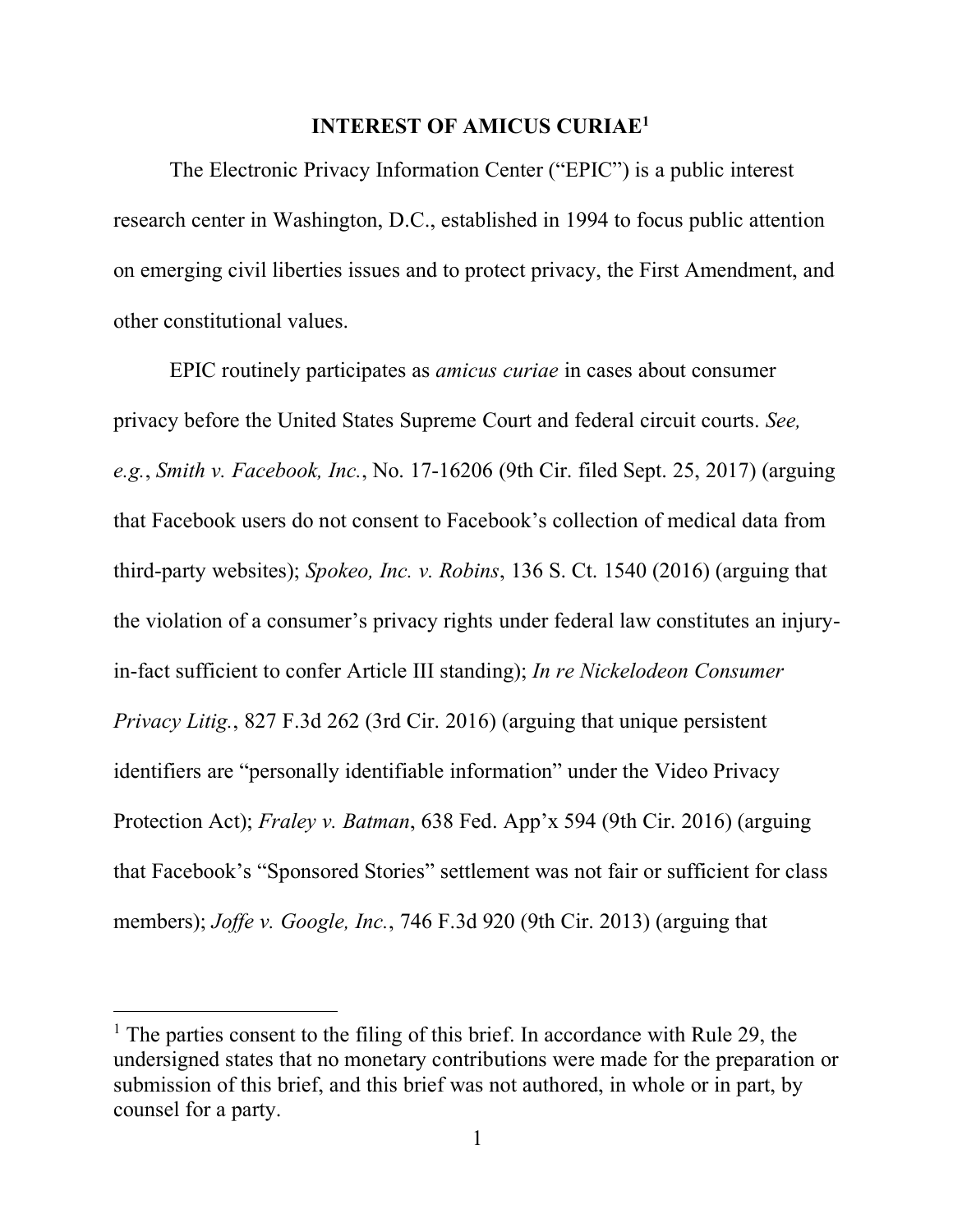interception of Wi-Fi communications from home networks violated the federal Wiretap Act).

# **SUMMARY OF THE ARGUMENT2**

Dating platform companies should be required to take down impersonating profiles when they fail to respond to egregious and abusive conduct which they knew about and which they facilitated. Grindr received many notifications about the harmful activity targeted at the Plaintiff. Grindr had the ability and the authority to terminate the fake profiles and to stop the abuse. Yet the commercial service did nothing. Grindr argues that § 230 of the Communications Decency Act, the "Good Samaritan" provision, provides the company absolute immunity from suit. But Grindr is not a Good Samaritan, and Congress never intended § 230 to protect this corporate irresponsibility.

Grindr is well aware of the abuse that can take place on its social platform. It has explicitly reserved the right to limit such activity in its Terms of Service. But Grindr also contends that it cannot be compelled to act when it fails to take action against users who cause harm to other users and violate the company's Terms of Service. That is not what Congress intended with section 230.

<sup>2</sup> EPIC would like to thank its Spring 2018 Clerk, Sara Wolovick, for her help in preparing this amicus brief.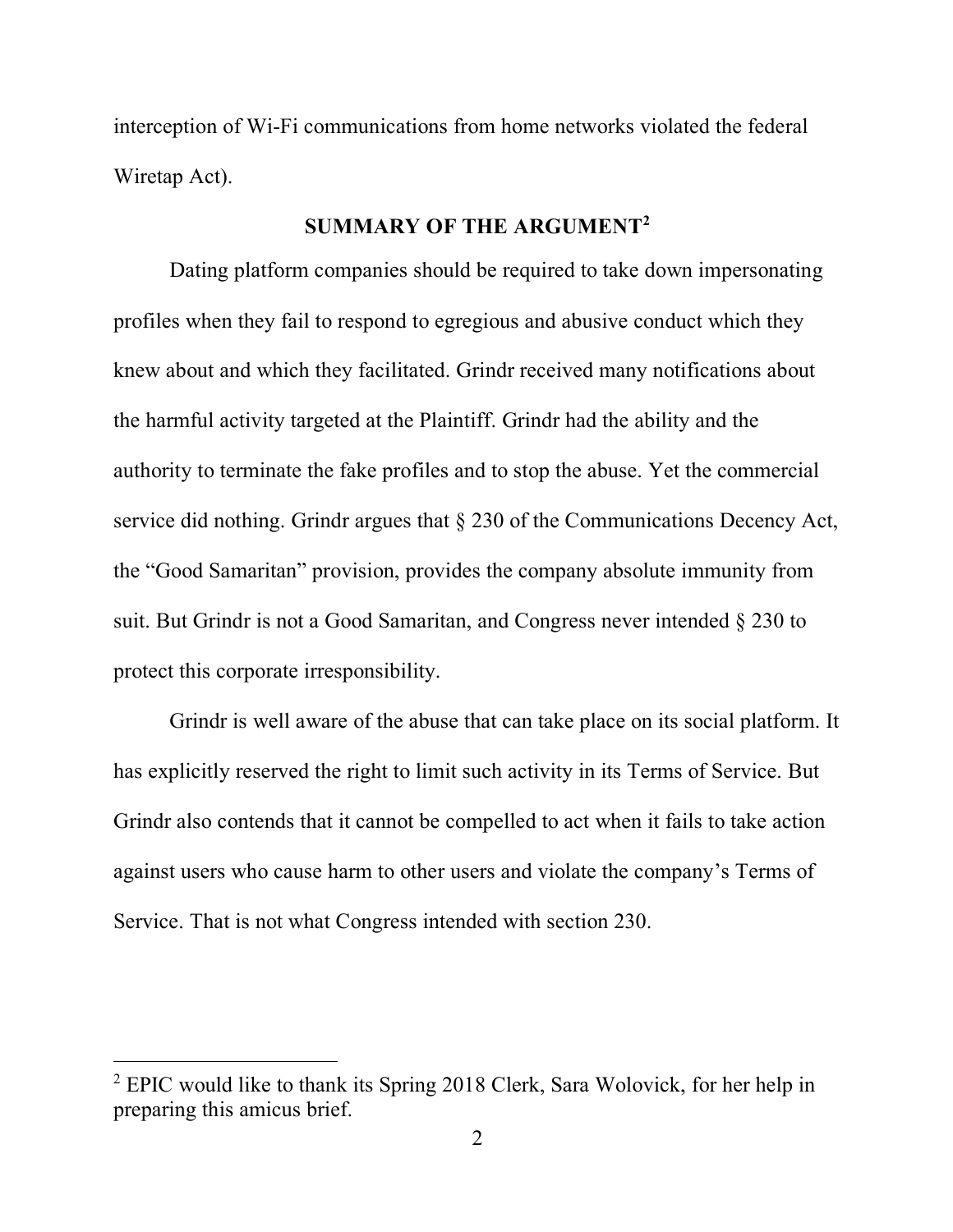#### **ARGUMENT**

When Congress passed the comprehensive Telecommunications Act of 1996, Pub. L. 104-104, 110 Stat. 56, it substantially overhauled the regulatory structure governing the cable, telephone, and broadcast industries. Congress added several provisions concerning the Internet, including "obscenity and violence" online. <sup>3</sup> Section 230 created "Good Samaritan" protections for certain online service providers who restricted "access to objectionable material." H.R. Rept. No. 104-458, at 194 (1996) (Conf. Rep.). Section 230 stated that "No provider or user of an interactive computer service shall be treated as the publisher or speaker of any information provided by another information content provider." 47 U.S.C. § 230(c)(1). A specific purpose of Section 230 was to overrule *Stratton Oakmont, Inc. v. Prodigy Servs. Co.*, 23 Media L. Rep. 1794 (N.Y. Sup. Ct. 1995), and "any other similar decisions which have treated such providers and users as publishers or speakers of content that is not their own because they have restricted access to objectionable material." H.R. Rept. No. 104-458, at 194 (1996) (Conf. Rep.). Congress also included significant findings and policy statements in Section 230 that help to elucidate its intended scope. *See* 47 U.S.C. §§ 230(a), (b).

<sup>&</sup>lt;sup>3</sup> The sections in Title V of the Telecommunications Act are referred to as the "Communications Decency Act of 1996" ("CDA"). *See* 110 Stat. 133, *codified at* 47 U.S.C. § 609 note. Section 509 within the CDA amended Title II of the Communications Act of 1934 to add the new § 230 to 47 U.S.C.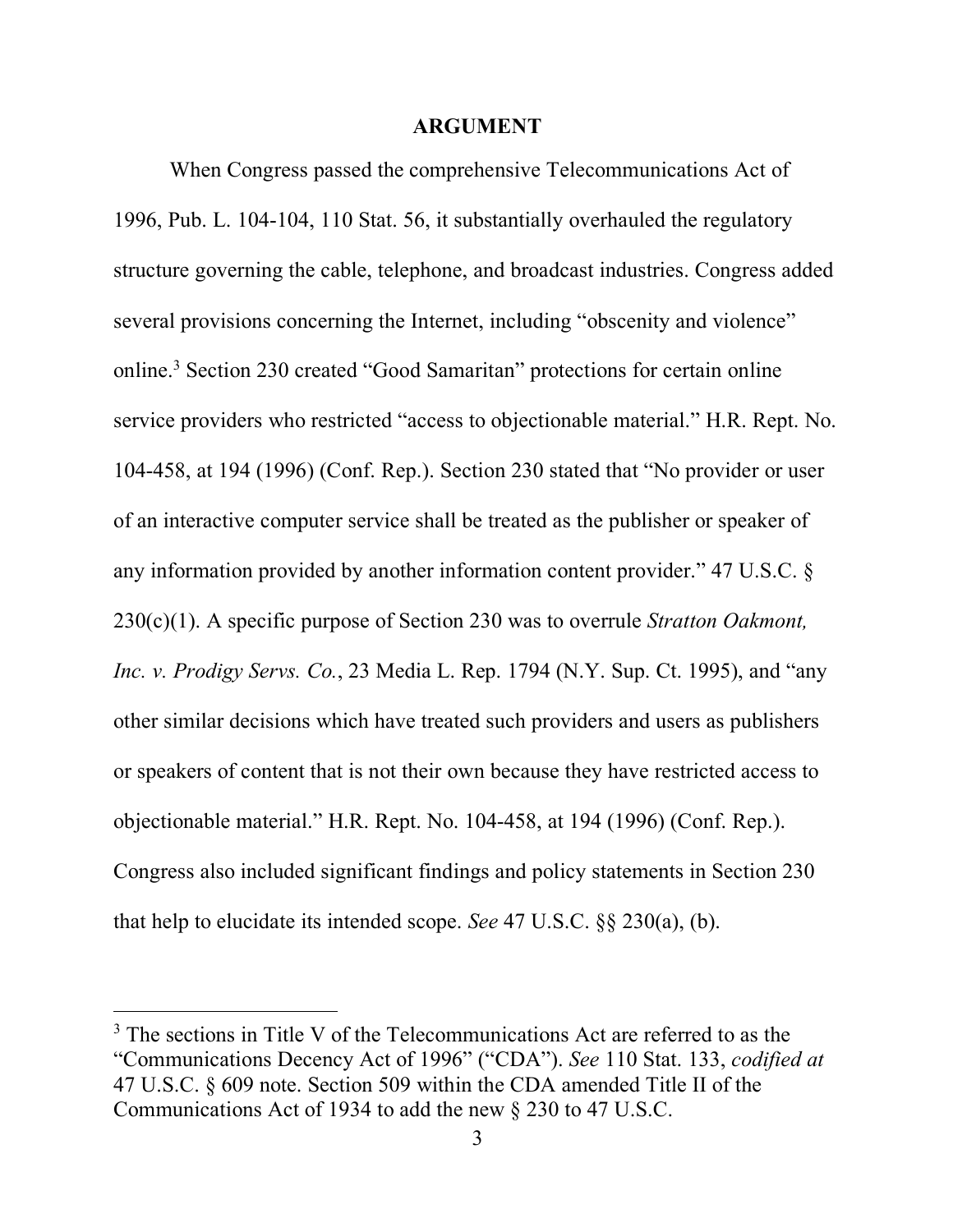Nothing in the text, findings, or history of § 230 indicates that Congress intended to prevent courts from protecting users who suffer abuse and harassment online. Congress made clear that it is the "policy of the United States" to "encourage the development of technologies which *maximize user control* over what information is received by individuals, families, and schools who use the Internet and other interactive computer services," *Id.* § 230(b)(3) (emphasis added), and to "ensure vigorous enforcement of Federal criminal laws to deter and punish trafficking in obscenity, stalking, and *harassment* by means of computer," *Id.* § 230(b)(5) (emphasis added).

The question is whether Section 230 allows internet platforms, such as Grindr, to ignore rampant abuse, harassment, and impersonation directed toward the users of its services. The  $\S$  230 immunity provision targets defamation claims against a "publisher or speaker," not abuse or harassment claims against a service provider. <sup>4</sup> Without an ability to force platforms to take down malicious fake profiles, victims may be subjected to ongoing psychological, social, and financial harm. In the physical world, potential liability and injunctive actions require

<sup>&</sup>lt;sup>4</sup> The Supreme Court has never addressed the scope of immunity under the statute, but the Court has relied upon the findings and policy statements codified in § 230(b) when interpreting other provisions in the Communications Act. *See Nat'l Cable & Telecomm. Ass'n Inc. v. Gulf Power Co.*, 534 U.S. 327, 360 (2002) (determining scope of Pole Attachment Act); *Ashcroft v. ACLU*, 535 U.S. 564, 566 (2002) (evaluating constitutionality of Child Online Protection Act).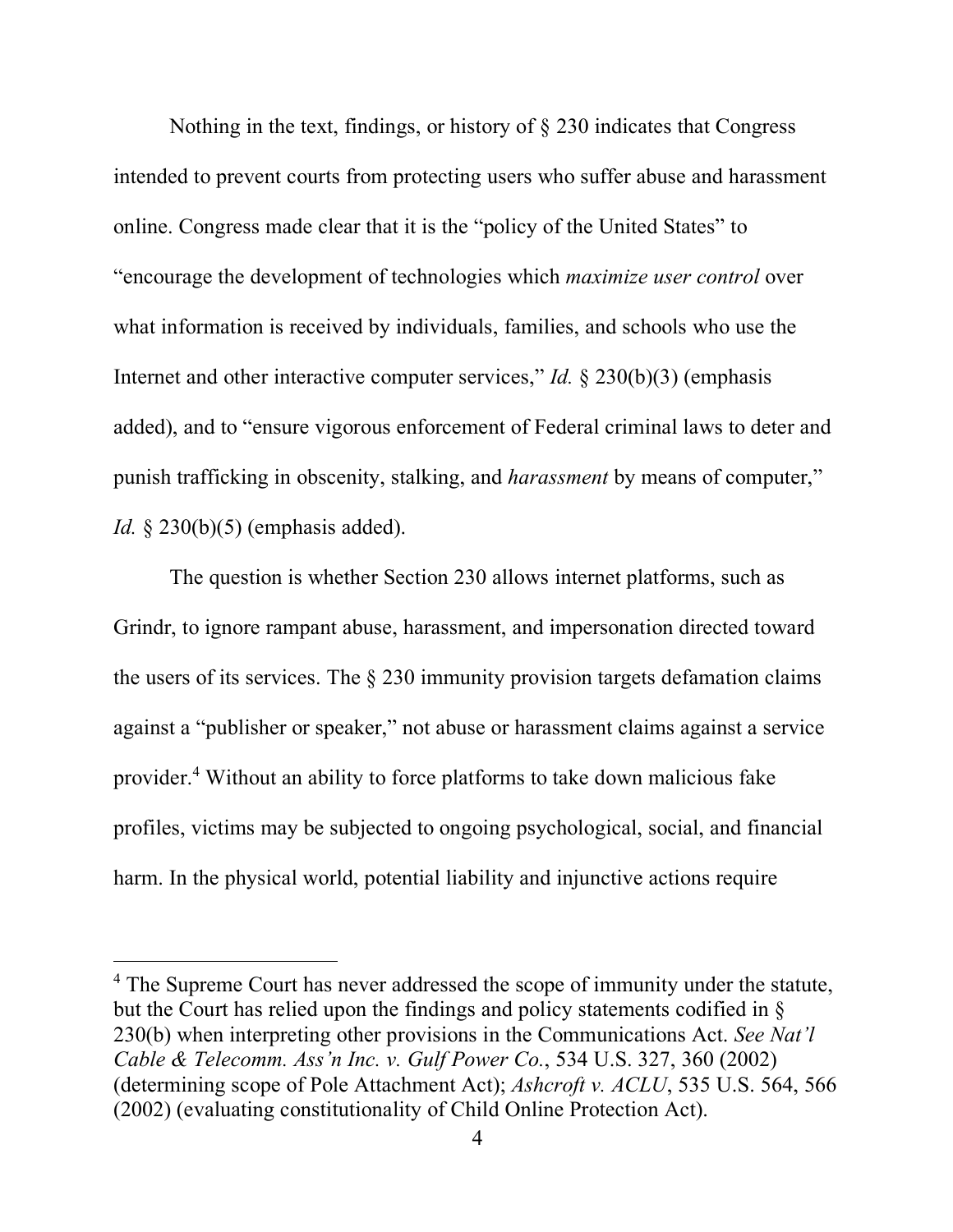businesses and individuals to prevent abusive behavior. There is no justification for

treating online platforms differently. As Professor Danielle Citron has explained:

In physical space, a business that arranged private rooms for strangers to meet, knowing that sexual predators were using its service to meet kids, would have to do a great deal more than warn people to proceed "at their own peril" to avoid liability when bad things happened. A physical magazine devoted to publishing user-submitted malicious gossip about nonpublic figures would face a blizzard of lawsuits as false and privacy-invading materials harmed people's lives. And a company that knowingly allowed designated foreign terrorist groups to use their physical services would face all sorts of lawsuits from victims of terrorist attacks. Something is out of whack—and requires rethinking when such activities are categorically immunized from liability merely because they happen online.

Danielle Keats Citron & Benjamin Wittes, *The Internet Will Not Break: Denying* 

*Bad Samaritans § 230 Immunity*, 86 Fordham L. Rev. 401, 403 (2017).

# **I. Online harassment is a significant threat facing Americans today.**

The Internet has changed substantially since Congress passed the

Telecommunications Act in 1996. Advanced social media platforms did not exist

when Congress enacted the law. Today companies aggregate detailed profiles and

make them available to people around the world. As Professor Citron has

explained:

The Internet extends the life of destructive posts. Harassing letters are eventually thrown away, and memories fade in time. The web, however, can make it impossible to forget about malicious posts. Search engines index content on the web and produce it instantaneously. Indexed posts have no built-in expiration date; neither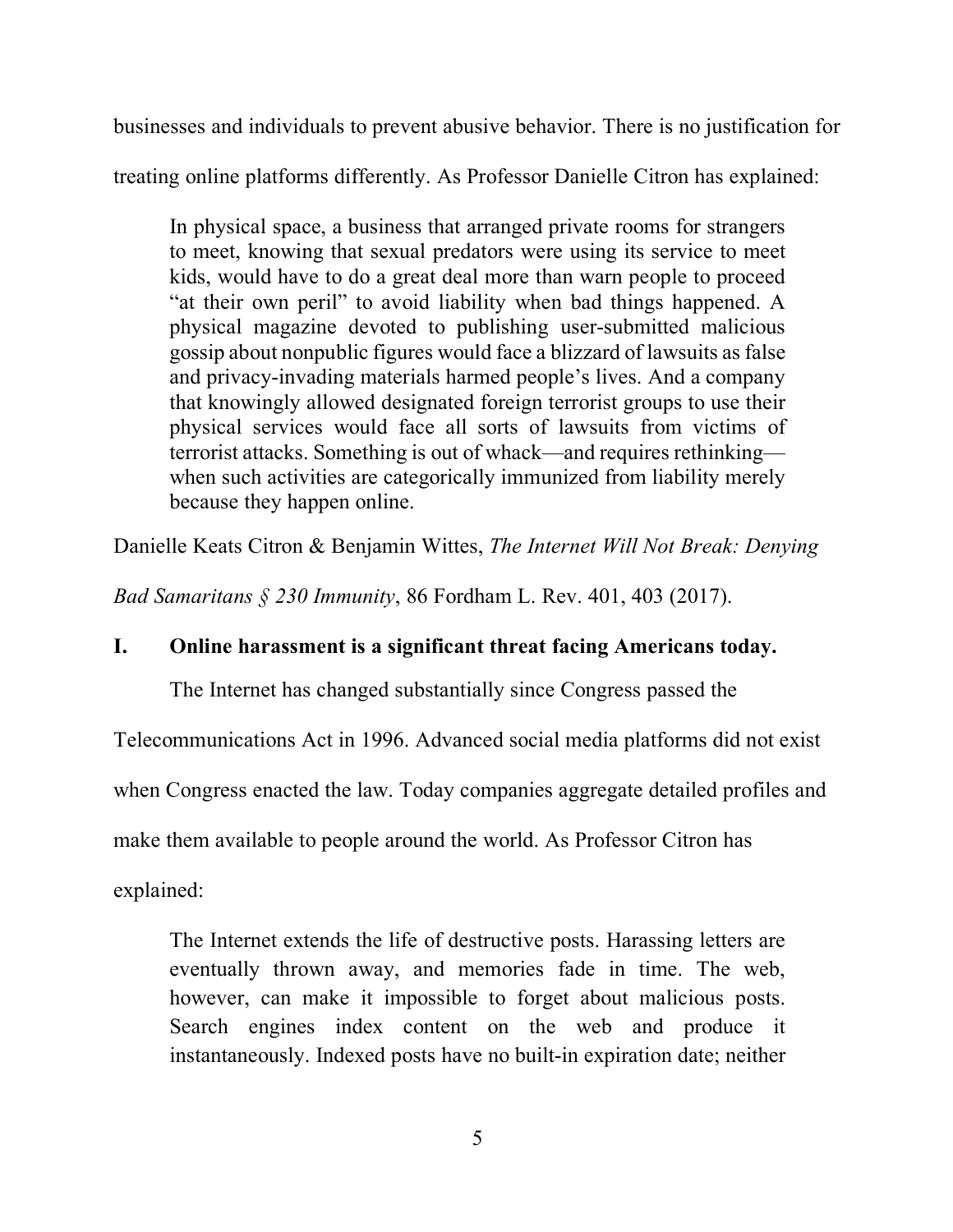does the suffering they case. Search engines produce results with links to destructive posts created years earlier.

Danielle Keats Citron, *Hate Crimes in Cyberspace* 4 (2014).

As of 2017, 41 percent of Americans have experienced online harassment and 62 percent consider it a critical concern. Monica Anderson, *Key Takeaways on How Americans View—and Experience—Online Harassment*, Pew Research Ctr. (Jul. 11, 2017).<sup>5</sup> Life online is often characterized by harassment in its varying forms, from "creat[ing] a layer of negativity that people must sift through" to "compromise[ing] users' privacy, forc[ing] them to choose when and where to participate online, or even pos[ing] a threat to their physical safety." Maeve Duggan, *Online Harassment 2017*, at 3 (2017). <sup>6</sup> Of the many forms of harassment, nearly one-in-five Americans have been subjected to severe harassment, which may include physical threats, harassment over an extended period, sexual harassment or stalking. *Id.* And about 80 percent of Americans believe that online service providers have a responsibility to intervene when harassment occurs. *Id*. at 4.

Online harassment can lead to psychological harm. Almost a third of Americans who have experienced harassment online subsequently experience

<sup>5</sup> http://www.pewresearch.org/fact-tank/2017/07/11/key-takeaways-onlineharassment/. 6 http://www.pewinternet.org/2017/07/11/online-harassment-2017/.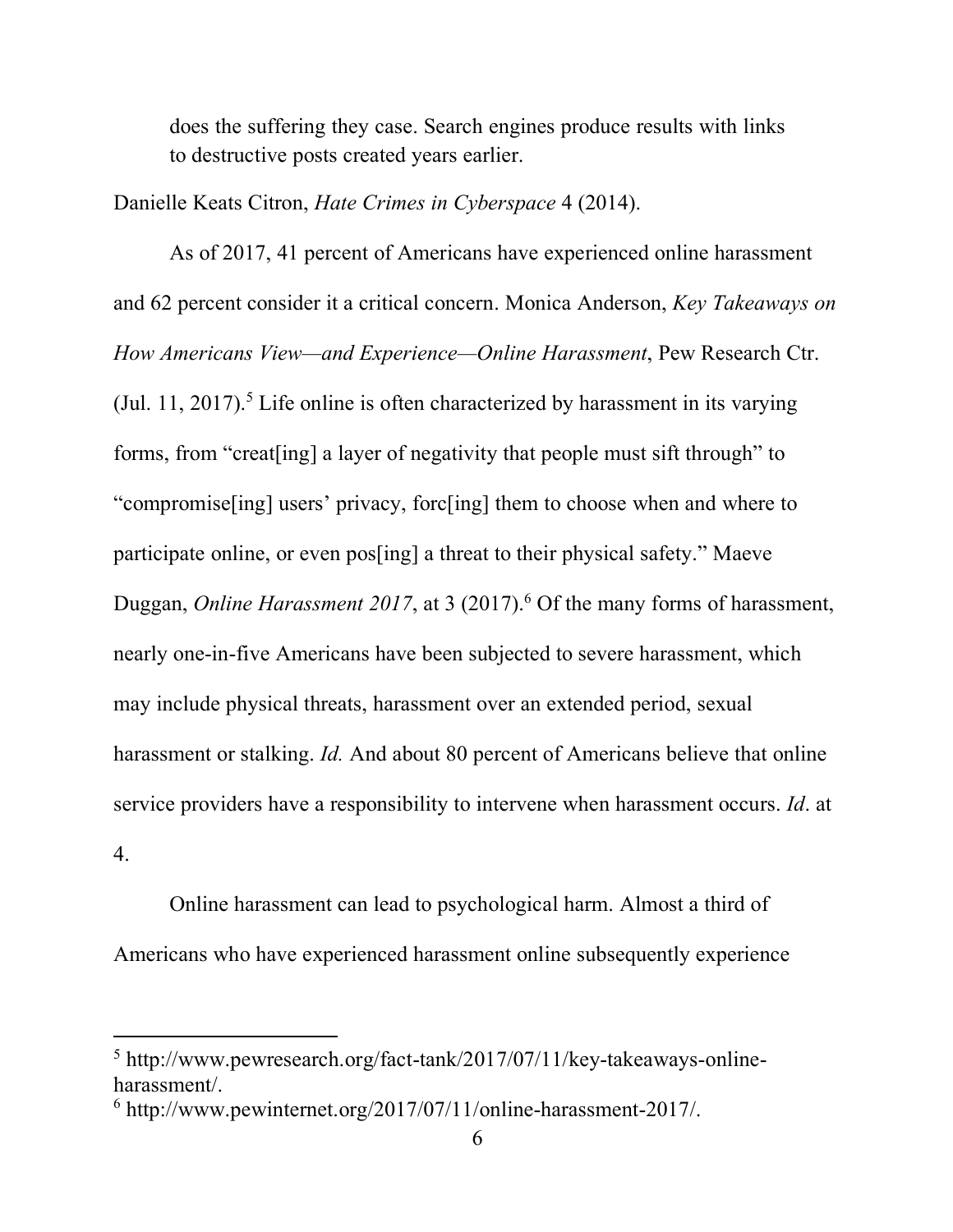some form of mental or emotional distress as a result of the harassment. *Id.* at 20. One-fifth of Americans who have experienced online harassment have reported problems arising as a result of the harassment. *Id.* These problems include harm to relationships with friends and family, damage to reputation, harm to romantic relationships, problems with work and school, financial loss, and trouble finding work and housing. *Id.*; *see also* Darrin Giglio, *The Psychological Effects of Cyber Bullying* (2017). <sup>7</sup> Online harassment can also inhibit speech. *See* PEN America, *Online Harassment Field Manual* (2018); <sup>8</sup> *see also* Erin Bartnett, *PEN America's New Guide Recognizes Online Harassment as a Threat to Free Speech*, Electric Lit. (Apr. 20, 2018).<sup>9</sup> Online users who witness harassment "may feel anxious or unsafe about their own interactions or participation online, and many are concerned that widespread harassment contributes to an environment in which people are scared or unwilling to speak freely for fear of retribution." Duggan, *supra*, at 35. More than a quarter of Americans have decided against posting something online after witnessing online harassment of third parties. *Id.* at 36. Almost half of American adults have taken measures in response to witnessing

<sup>7</sup> https://pvteyes.com/the-psychological-effects-of-cyber-bullying/.

<sup>8</sup> https://onlineharassmentfieldmanual.pen.org/.

<sup>9</sup> https://electricliterature.com/pen-america-s-new-guide-recognizes-onlineharassment-as-a-threat-to-free-speech-8dbad8a19ea8.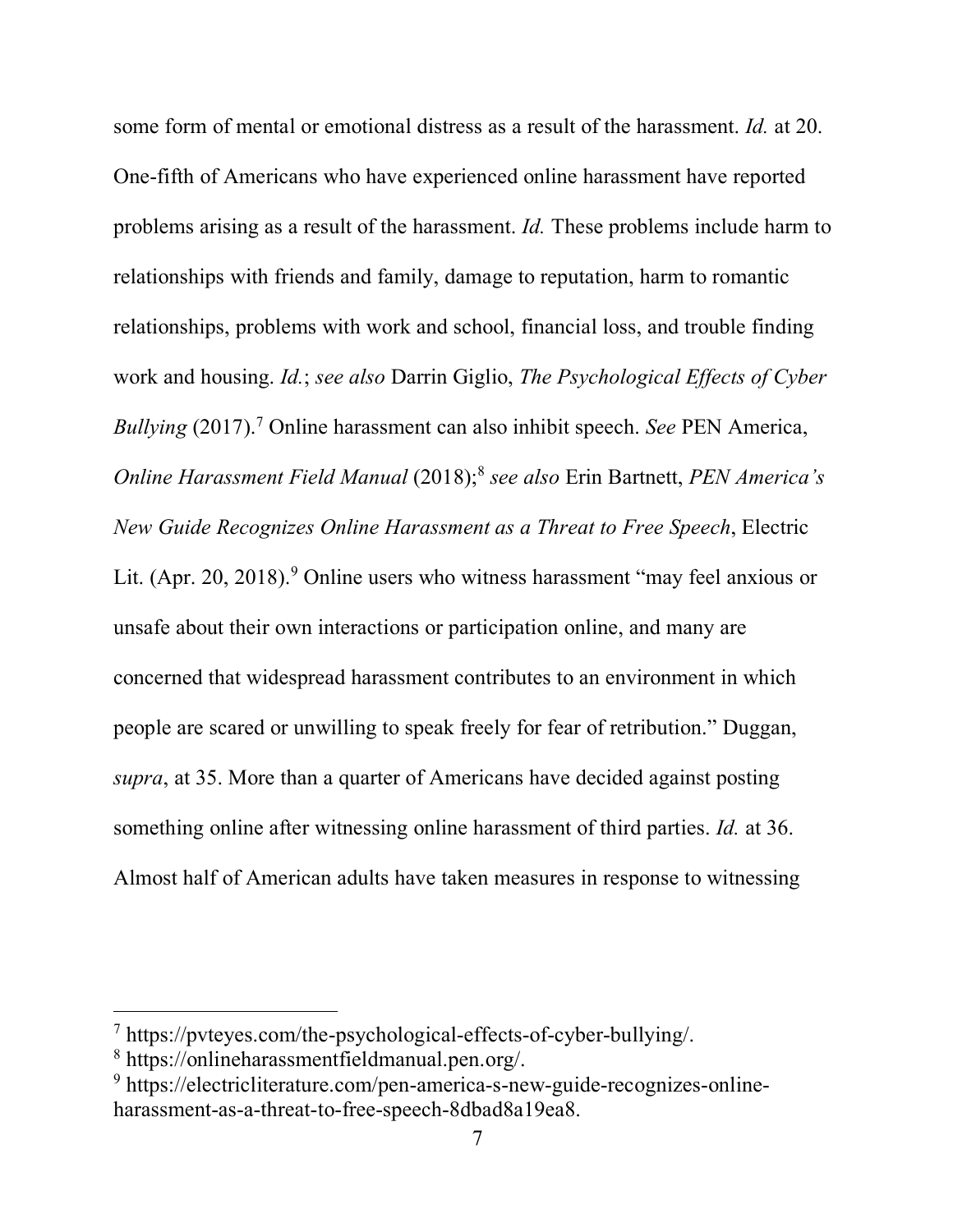online harassment, including refraining from posting, changing online information provided, or completely stopping use of the platform altogether. *Id.*

Under the lower court's interpretation of  $\S$  230, online platforms bear no responsibility for the harassment and abuse that their systems enable. If they chose not to respond to the exposure of personal information or intimate images, to threats of violence, to verbal and psychological abuse, there is nothing a victim can do to intervene. But Congress never intended § 230 to create such a system.

# **II. Social media companies know that their platforms enable abuse, and they assert authority to limit harassing behavior and to remove offending users.**

Most, if not all, social media platforms recognize that their systems can facilitate harassment and abuse, and they prohibit such behavior and retain the right to block it. Platforms prohibit behavior such as impersonating individuals, stalking, harassing, abusing, defaming, threatening, and violating the privacy of other users, and disclosing the location or personal information of users without consent. These platforms explicitly retain the right to control such abusive behavior and prohibit the misuse of their systems. *See, e.g.,* OkCupid, *Terms & Conditions* (2018) (users must agree that they "shall not under any circumstances harass or make mischief against any other user of the Website.");10 Tinder, *Terms of Use* (2018) (users must agree not to "bully, 'stalk,' intimidate, assault, harass,

<sup>10</sup> https://www.okcupid.com/legal/terms.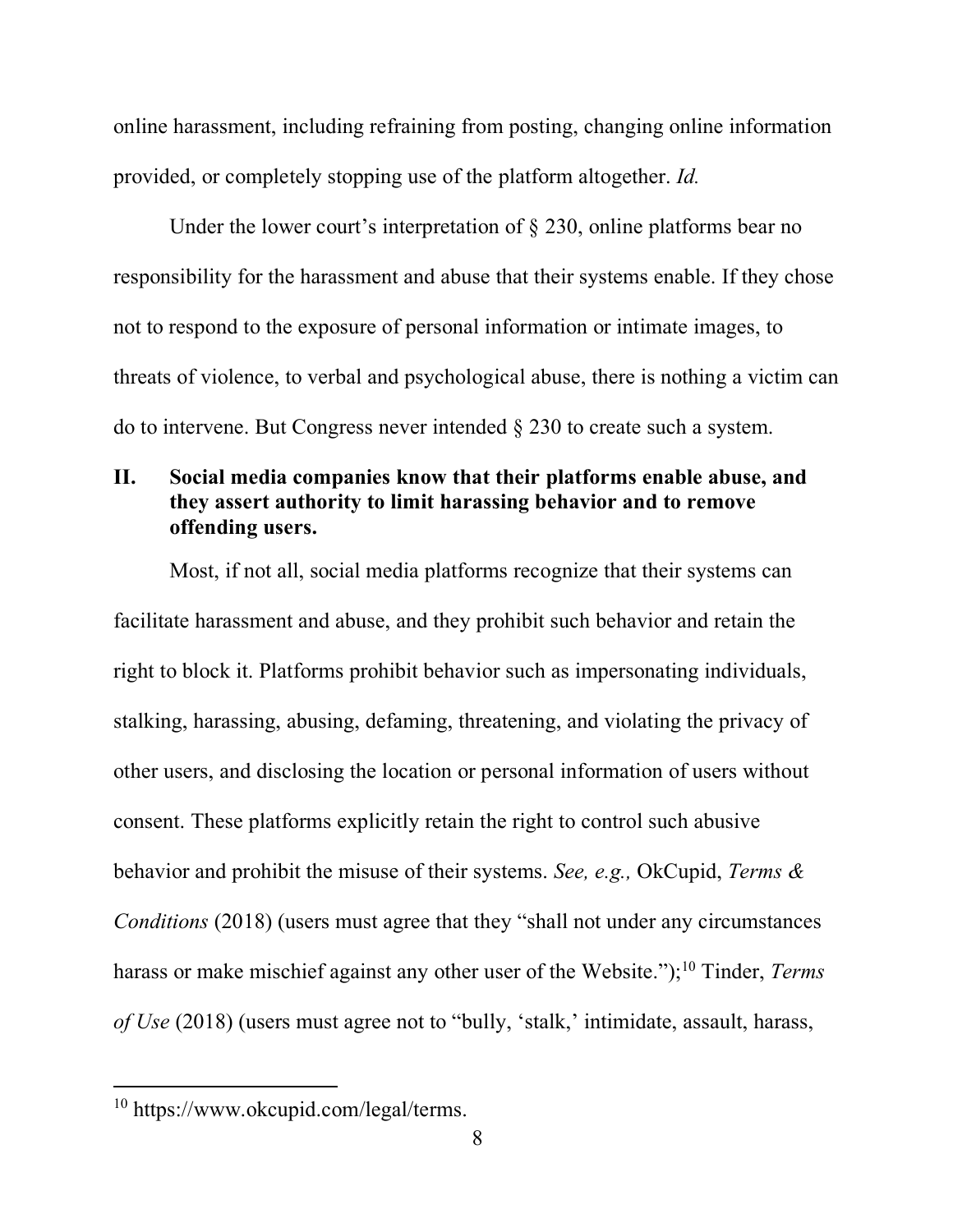mistreat or defame any person," or "impersonate any person or entity or post any images of another person without his or her permission");<sup>11</sup> Match.com, *Terms of Use Agreement* (2017) (users "may not post…any offensive, inaccurate, abusive, obscene, profane, sexually oriented, threatening, intimidating, harassing, rude, vulgar, derogatory, sexist, defamatory, insulting, racially offensive, or illegal material, or any material that infringes or violates another person's rights");<sup>12</sup> Bumble, *Terms & Conditions* (2018) ("impose[s] restrictions on certain content which contains language or imagery which could be deemed offensive or is likely to harass" or "is abusive, insulting or threatening" or "shows another person which was created or distributed without that person's consent.").<sup>13</sup>

Grindr similarly prohibits users from impersonating individuals and from using its services to stalk, harass, abuse, defame, threaten, violate the privacy of other users, or disclose the location or personal information of other users without consent. Grindr, *Terms and Condition of Service* (2018). <sup>14</sup> In an instance where a user violates Grindr's terms of service, Grindr informs users it may ban accounts or request users to delete content. *Id.* But even though the platform has granted itself broad power to control and moderate its platform, Grindr has refused to

<sup>&</sup>lt;sup>11</sup> https://www.gotinder.com/terms/us-2018-05-09.<br><sup>12</sup> https://www.match.com/registration/membagr.aspx.<br><sup>13</sup> https://www.grindr.com/app/terms-of-service/?lang=en.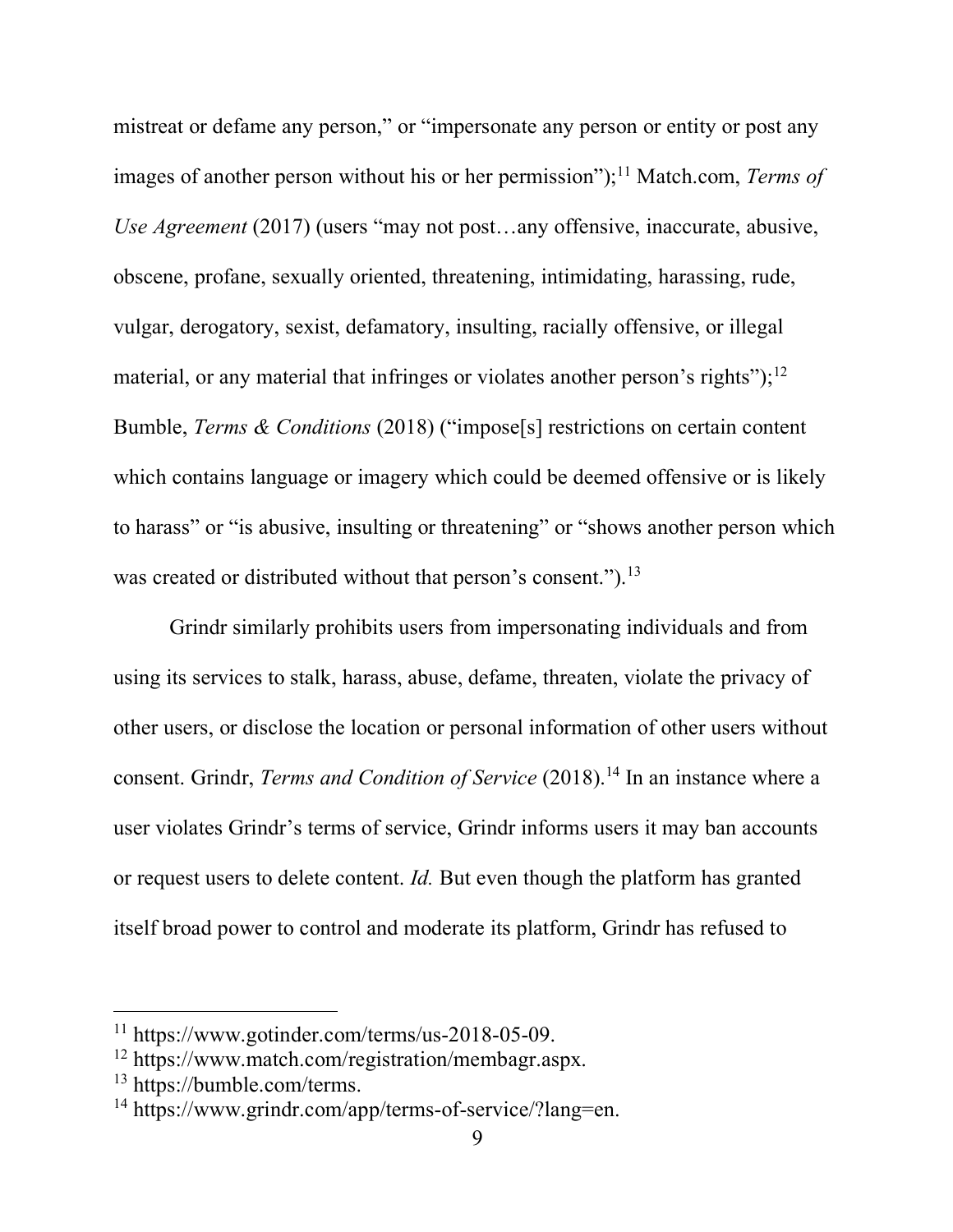enforce its own policies. This goes against industry standards, and it is not the

"Good Samaritan" behavior that Congress sought to incentivize in § 230, quite the opposite.

Grindr appears to stand alone in its refusal to police abuse. Tinder, OkCupid, Match.com, and Bumble all encourage its users to proactively report abusive behavior and fraudulent profiles. For example, OkCupid provides:

If you believe that any user of this Website is harassing you or is otherwise using personal information about you for unlawful purposes, we encourage you to first inform local law enforcement authorities and then contact us via The Feedback Form so that we may take appropriate action to block further use of the Website by any user who is using this Website and information obtained from it for improper purposes.

OkCupid, *Terms & Conditions*. The company also provides a link to a 'feedback

form' and directs users to the appropriate location to file a report. *See* OkCupid,

*Support Feedback* (2018). <sup>15</sup> Tinder similarly requests that users report anyone

engaging in offensive behavior. On its Safety Tips page, Tinder states to "please

report anyone who violates our terms of use," which includes "[u]sers sending

harassing or offensive messages," "[u]sers behaving inappropriately after meeting

in person," and "[f]raudulent registration or profiles." Tinder, *Safety Tips* (2018). 16

Match.com similarly provides a link for users to "report anyone who violates

<sup>&</sup>lt;sup>15</sup> https://www.okcupid.com/feedback.<br><sup>16</sup> https://www.gotinder.com/safety.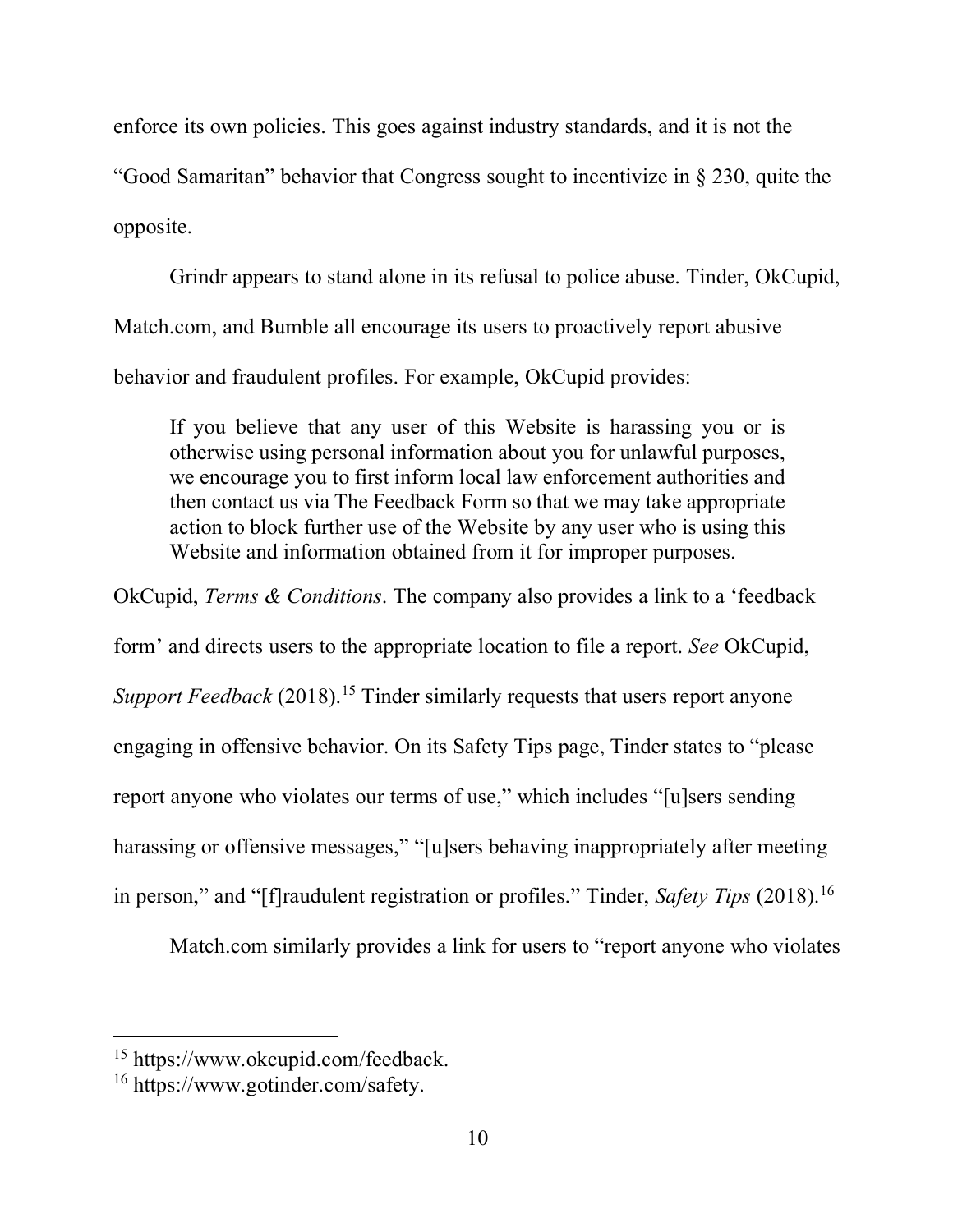[its] terms of use." Match.com, *How to Date Safely* (2018).<sup>17</sup> The link directs users to a page that specifically addresses profile integrity, stating that Match.com "strive[s] to present only profiles of real people" and "[a]ll profiles submitted to Match.com go through an approval process," but also encourages users "to improve the overall Match.com experience" by reporting offensive behavior. Match.com, *Protecting Member Integrity on Match.com* (2018). <sup>18</sup> The platform has a specific team tasked with ensuring the "integrity" of user profiles:

If you receive an inappropriate email or see a profile that seems suspicious in any way, please notify us. You can do this from any profile page or from any email received. This information goes directly to and is reviewed by our Member Integrity Team. If you want to report someone and need to locate the member again, search by the user name, then report your concern from the member's profile.

*Id.* Match.com also promises that any "fraudulent profile" will "be blocked from

the site." *Id.* Bumble informs users to "report any abuse or complain about

Member Content by contacting [them], outlining the abuse and/or complaint."

Bumble, *Terms & Conditions* (2018). Also, Bumble provides an alternative method

by enabling users to "report a user directly from a profile or in chat by clicking the

'Block & Report' link." *Id.*

1

Instead of following these industry standards to protect users from abuse,

Grindr appears to do nothing. The platform does not encourage users to report

<sup>&</sup>lt;sup>17</sup> https://www.match.com/help.safetytips.aspx.<br><sup>18</sup> https://www.match.com/blocking/pu\_abuseinfo.aspx?hdr=pop&lid=80.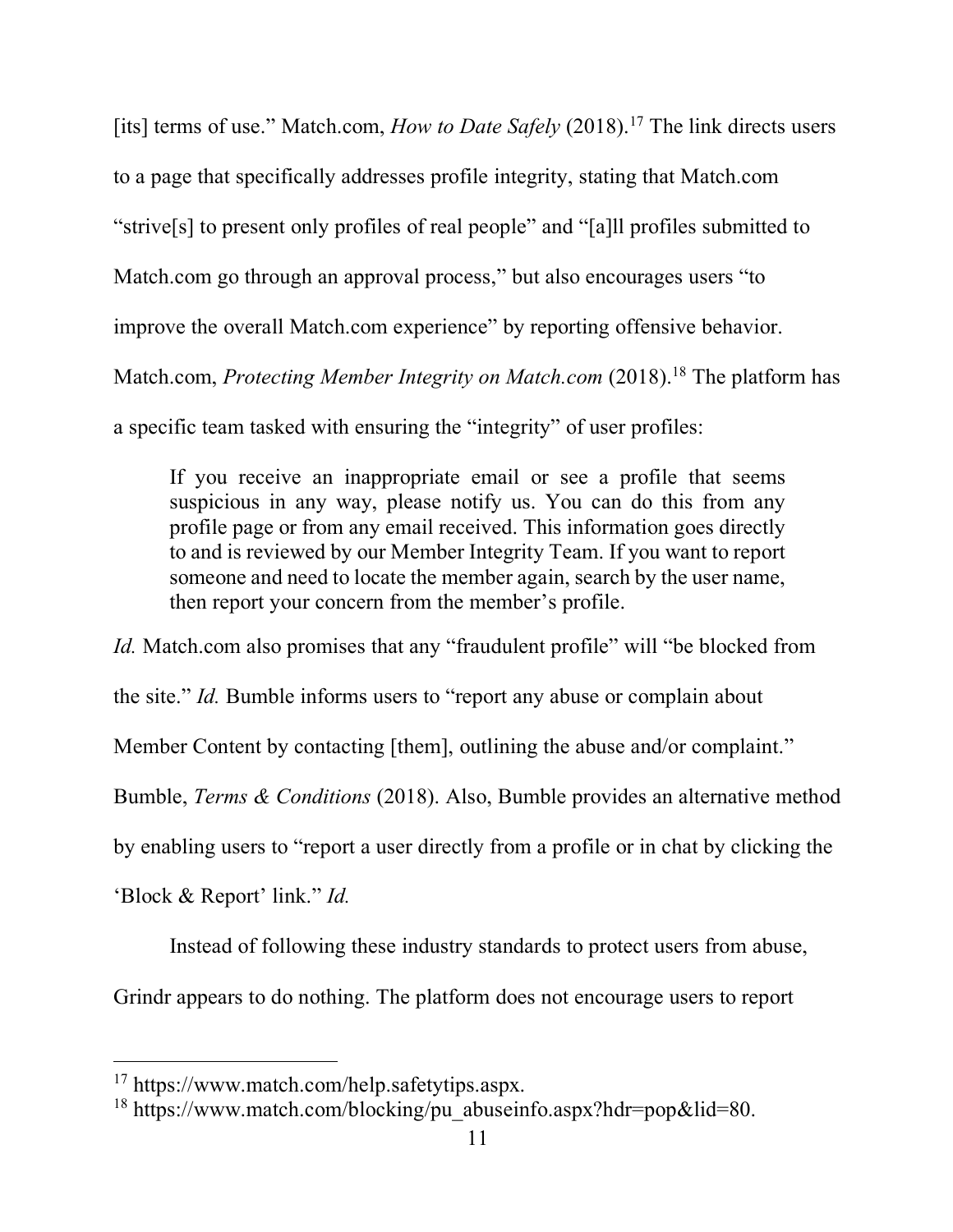offensive behavior. Grindr provides no link or mechanism for users to file complaints or to flag abusive behavior. Grindr does allow a user to block and report another user, but only provides a drop-down menu with select few concerns to choose from. Grindr, *Blocking and Reporting Users* (2018). <sup>19</sup> In a survey on Grindr's website, less than half of Grindr users found Grindr's webpage on blocking and reporting users actually helpful. *Id.*

Yet even as it ignores user complaints about abuse and fails to provide reasonable protection mechanisms, Grindr retains ultimate control over its platform. It could clearly take down an offending profile or block a user if it chose to do so. The Grindr agreement specifically states that the company may "delete [users'] submissions" and "ban [users'] account[s] . . . at any time for any reason, or no reason whatsoever." Grindr, *Terms and Conditions of Service*. Also, "any violations of the Guidelines or th[e] Agreement" can lead to user accounts "being banned" or access being terminated. *Id.*

Other platforms provide for meaningful control over user profiles. Match.com asserts that it may "terminate or suspend [user] subscription[s] and/or membership in the Service at any time" with a violation of the User Agreement. Match.com, *Terms of Use Agreement*. Tinder also alleges that it "reserves the right

<sup>19</sup> https://help.grindr.com/hc/en-us/articles/217763127-Blocking-and-Reporting-Users.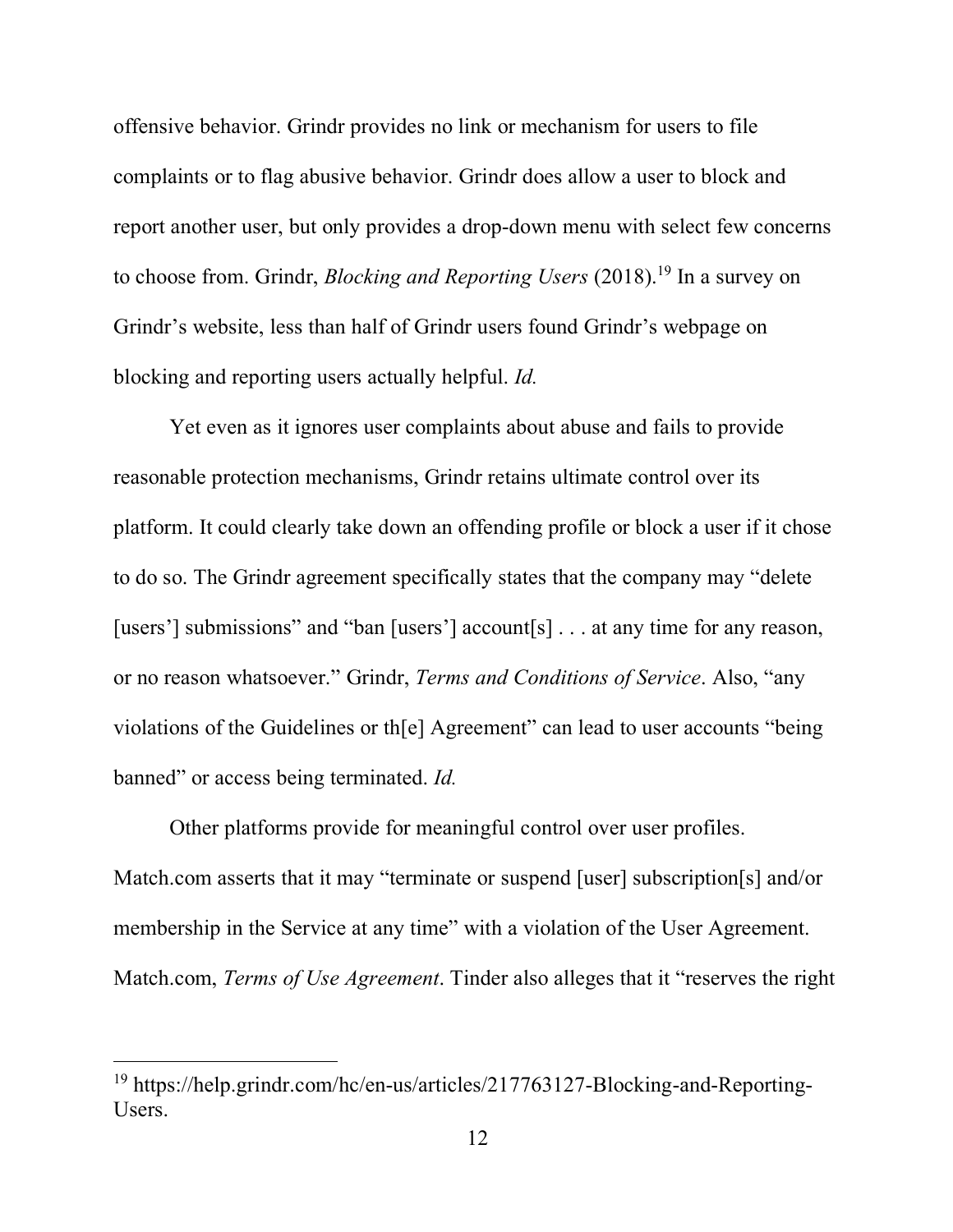to review and remove Content that violates" its User Agreement. Tinder, *Terms of Use* (2018). OkCupid asserts that it "reserves the right, at its sole discretion, to deny further or continuing access to the Website to any visitor, including, without limitation, any user that OkCupid determines has violated any aspect of the<sup>[]</sup> Terms of Use." OkCupid, *Terms & Conditions*. It also reserves the right "to seek and obtain any other remedies available to it pursuant to any applicable laws and regulations or at equity as a result" of any violations. *Id.* And last, Bumble "reserve[s] the right . . . to terminate or suspend any Account, or make use of any operational, technological, legal or other means available to enforce the Terms (including without limitation blocking specific IP addresses), at any time without liability and without the need to give you prior notice." Bumble, *Terms & Conditions*. But unlike Grindr, these other platforms actually provide mechanisms for their users to flag abuse and to trigger action that would protect the users.

This power structure underscores the need for accountability when a platform refuses to respond to repeated notifications of abuse. There is no question that Grindr could easily prevent the abusive and harassing conduct by blocking the fake profiles and removing the Plaintiff's name and personal information. Grindr also asserts that it can suspend or block an account "at any time." Grindr, *Terms and Conditions of Service*. Yet when a user alerts the company about a fake profile actively being used to harm and harass them, the company chooses to do nothing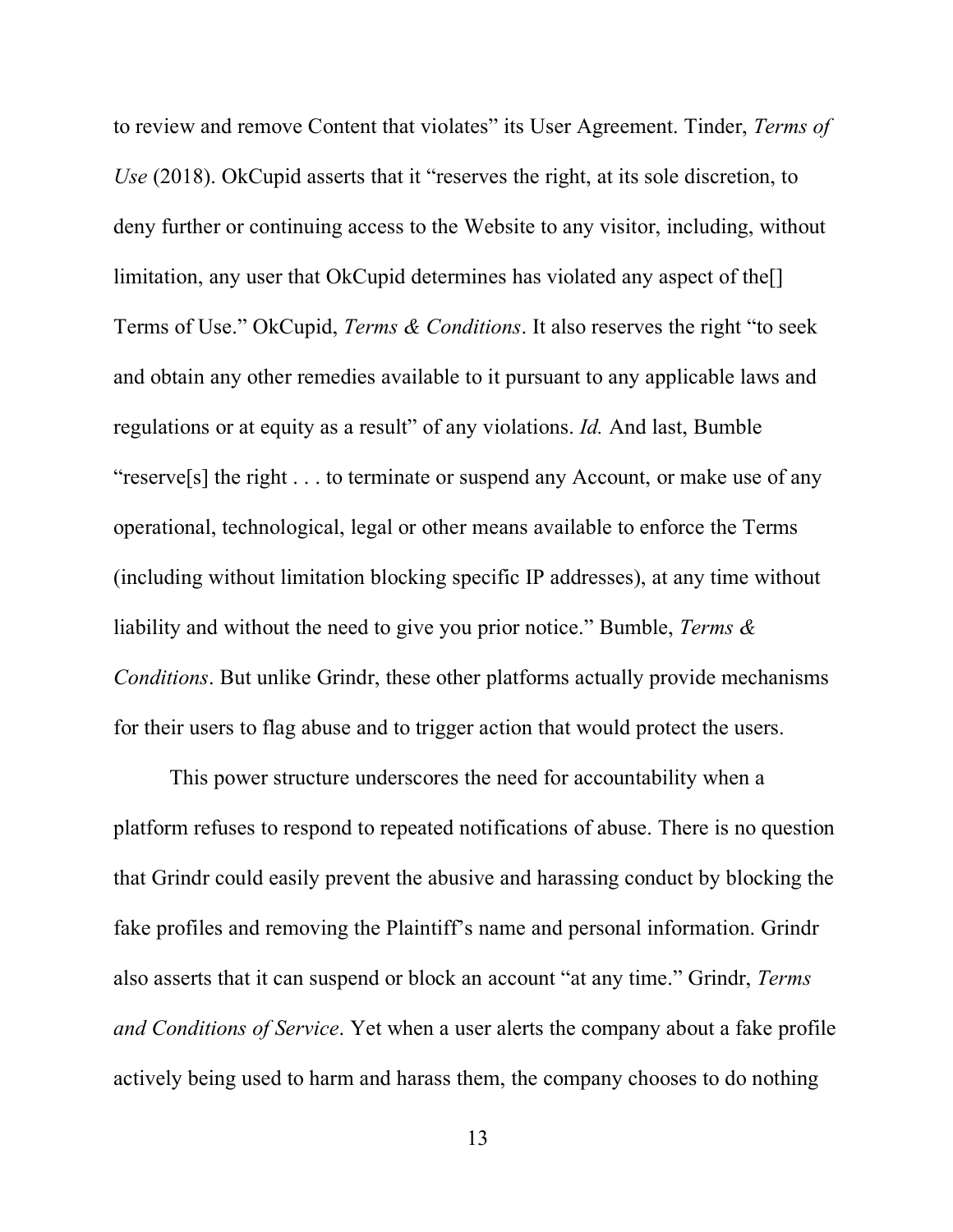and argues that it cannot be held to account for that decision. Such an interpretation of § 230 would do nothing to "ensure vigorous enforcement of Federal criminal laws to deter and punish trafficking in obscenity, stalking, and harassment by means of computer." 47 U.S.C. § 230(b)(5). The stated goal of the law is being undermined by the very company that argues that immunity should be granted in its favor. That cannot be what Congress intended.

# **III. The lower court's decision is contrary to the "Good Samaritan" provision in section 230.**

This Court should not hold that a company is shielded under § 230 from all liability for abuse and harassment carried out on its platform. Such a broad liability protection would remove a key incentive for conducting oversight of user misconduct and would undercut the core purpose of § 230. Congress enacted the law to protect blocking and screening of offensive material by "Good Samaritans," and to promote the Internet as a source "of educational and informational resources," not to give platforms carte blanche to ignore harassment and abuse. *See*  47 U.S.C. §§ 230(a)(1), (b)(1), (c)(1).

### **A. Congress created the § 230 safe harbor to encourage internet service providers to police their platforms.**

Congress intended § 230 "to encourage service providers to self-regulate the dissemination of offensive material over their services." *Zeran v. America Online*, 129 F.3d 327, 331 (4th Cir. 1997). The concern that gave rise to the amendment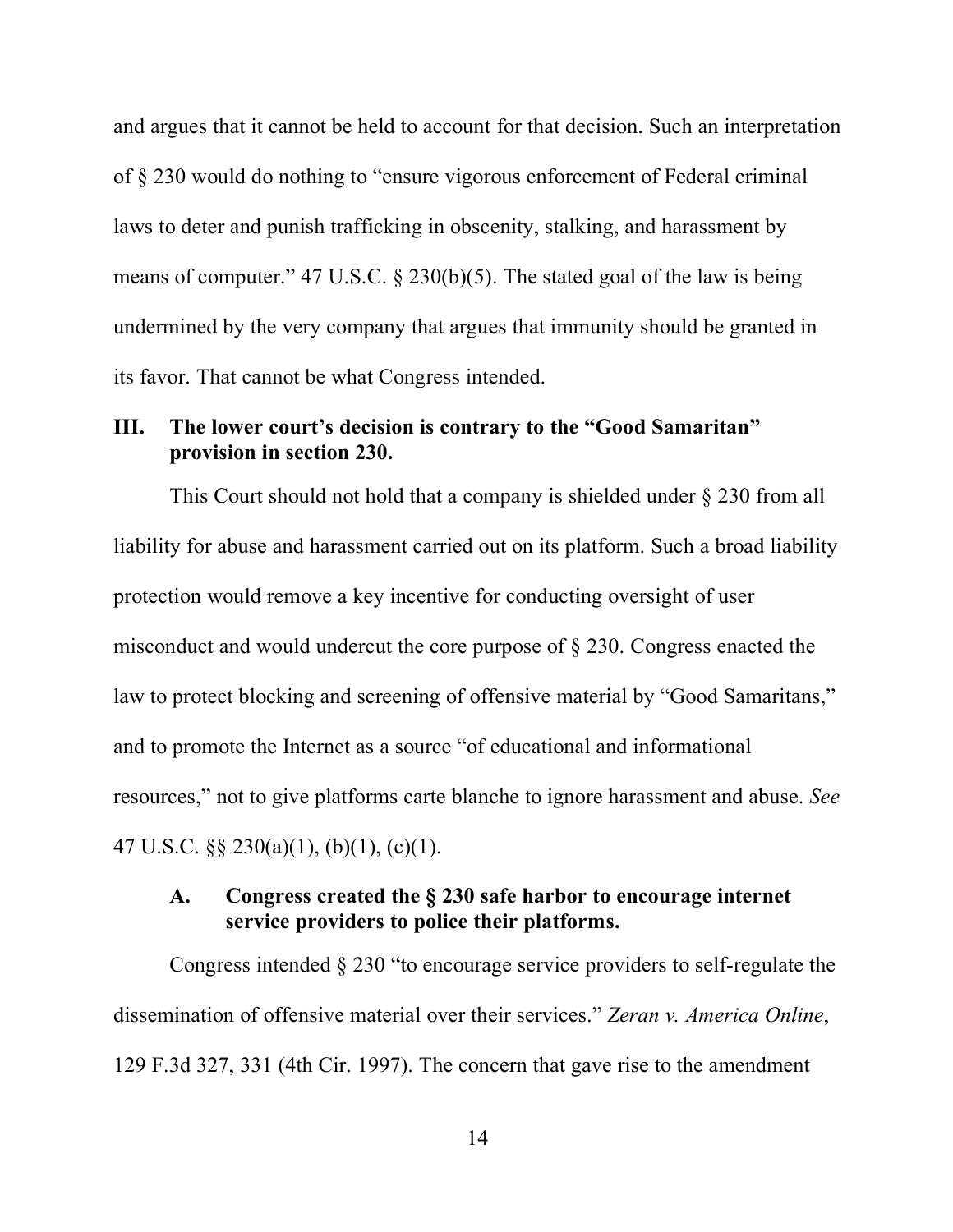was created by conflicting outcomes in two cases: one by the Southern District of New York in *Cubby, Inc. v. CompuServe*, 776 F. Supp. 135 (S.D.N.Y. 1991) and another by the New York trial court in *Stratton Oakmont, Inc. v. Prodigy Servs. Co.*, 23 Media L. Rep. 1794 (N.Y. Sup. Ct. 1995). In *CompuServe*, plaintiffs sued an "on-line general information service" for defamatory comments made by a columnist on its platform. 776 F. Supp. at 137. The court held that CompuServe was not liable because it had acted as a mere "distributor," having neither reviewed any of the column before it was posted nor had knowledge of its contents. *Id*. at 141. The *CompuServe* decision preserved the traditional distributor-publisher distinction that had applied to print media, but that distinction became more complicated as online platforms increasingly moderated their forums.

In *Stratton Oakmont*, plaintiffs sued an interactive computer service for defamatory comments made by a third party on a bulletin board. 23 Media L. Rep. 1794. Unlike the court in *CompuServe*, the court in *Stratton Oakmont* found that the service exercised editorial control and could therefore be liable for defamation. *Id.* Congress feared that the outcome in *Stratton Oakmont* would deter service providers from taking any steps to censor offensive material posted online. Congress therefore enacted § 230 "to remove disincentives for the development and utilization of blocking and filtering technologies that empower parents to restrict their children's access to objectionable or inappropriate online material."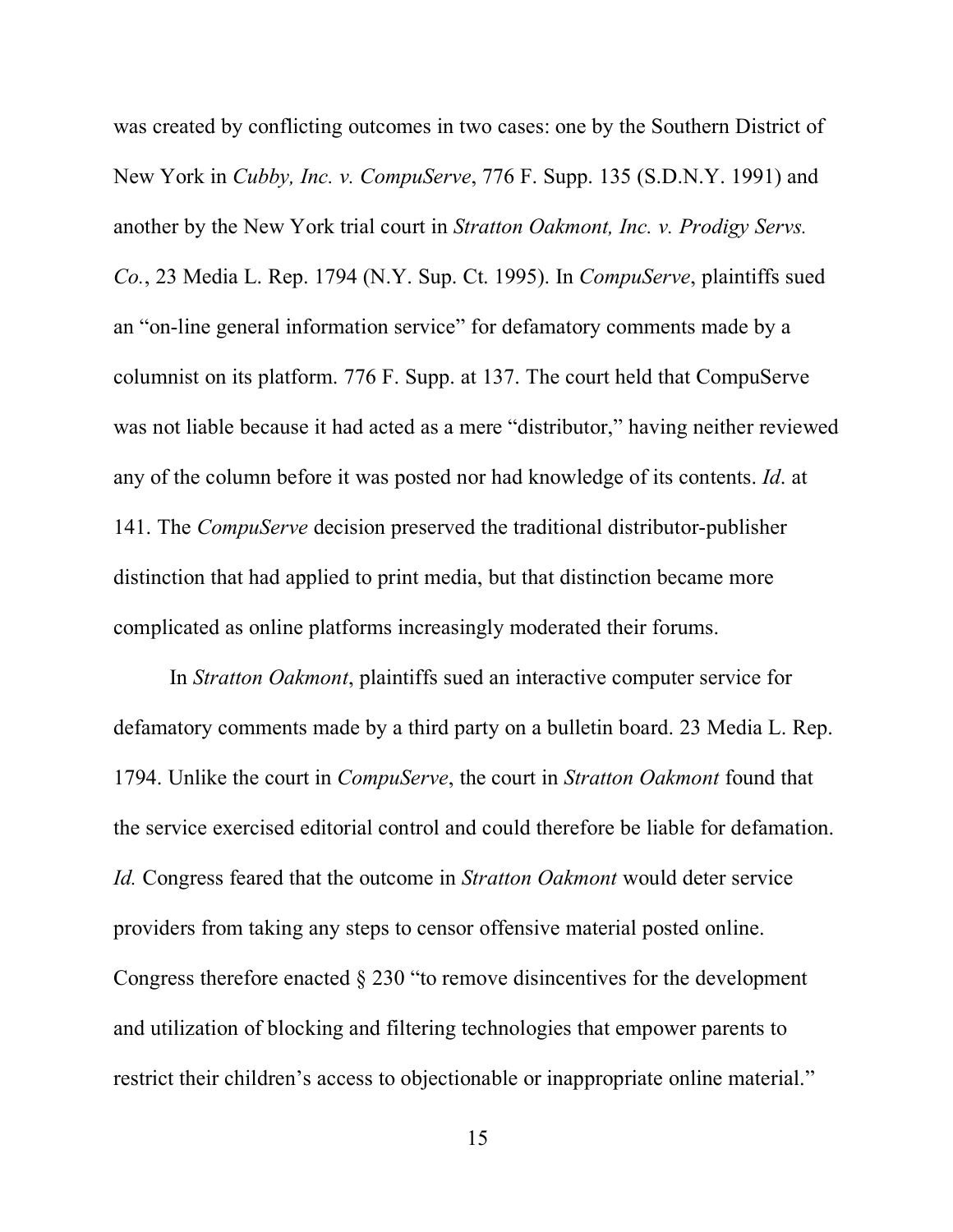47 U.S.C. § 230(b)(4). Representatives Christopher Cox and Ron Wyden first introduced § 230 as an amendment to the Telecommunications Act, expressly to protect "Good Samaritan" service providers who screened offensive material. H.R. Rep. No. 104-223, at 3, 14 (1995). Members of the House Judiciary Committee, including Representative Bob Goodlatte, echoed this view of the provision when it was introduced:

Currently, however, there is a tremendous disincentive for online service providers to create family friendly services by detecting and removing objectionable content. These providers face the risk of increased liability where they take reasonable steps to police their systems. A New York judge recently sent the online services the message to stop policing by ruling that Prodigy was subject to a \$200 million libel suit simply because it did exercise some control over profanity and indecent material.

141 Cong. Rec. 22,047. The House Rules Committee had previously described the purpose of the amendment as "protecting from liability those providers and users

seeking to clean up the Internet." H.R. Rep. No. 104-223, at 3.

Nothing in the text, structure, or history of § 230 indicates that it should provide blanket immunity to service providers that do nothing to respond to

repeated complaints about abuse and harassment on their platforms, and thereby

negligently cause harm to innocent individuals. Protecting providers who fail to

engage in any form of self-regulation is "antithetical" to the intent of the statute.

Danielle Keats Citron, *Cyber Civil Rights*, 89 B.U. L. Rev. 61, 116 n. 377 (2009).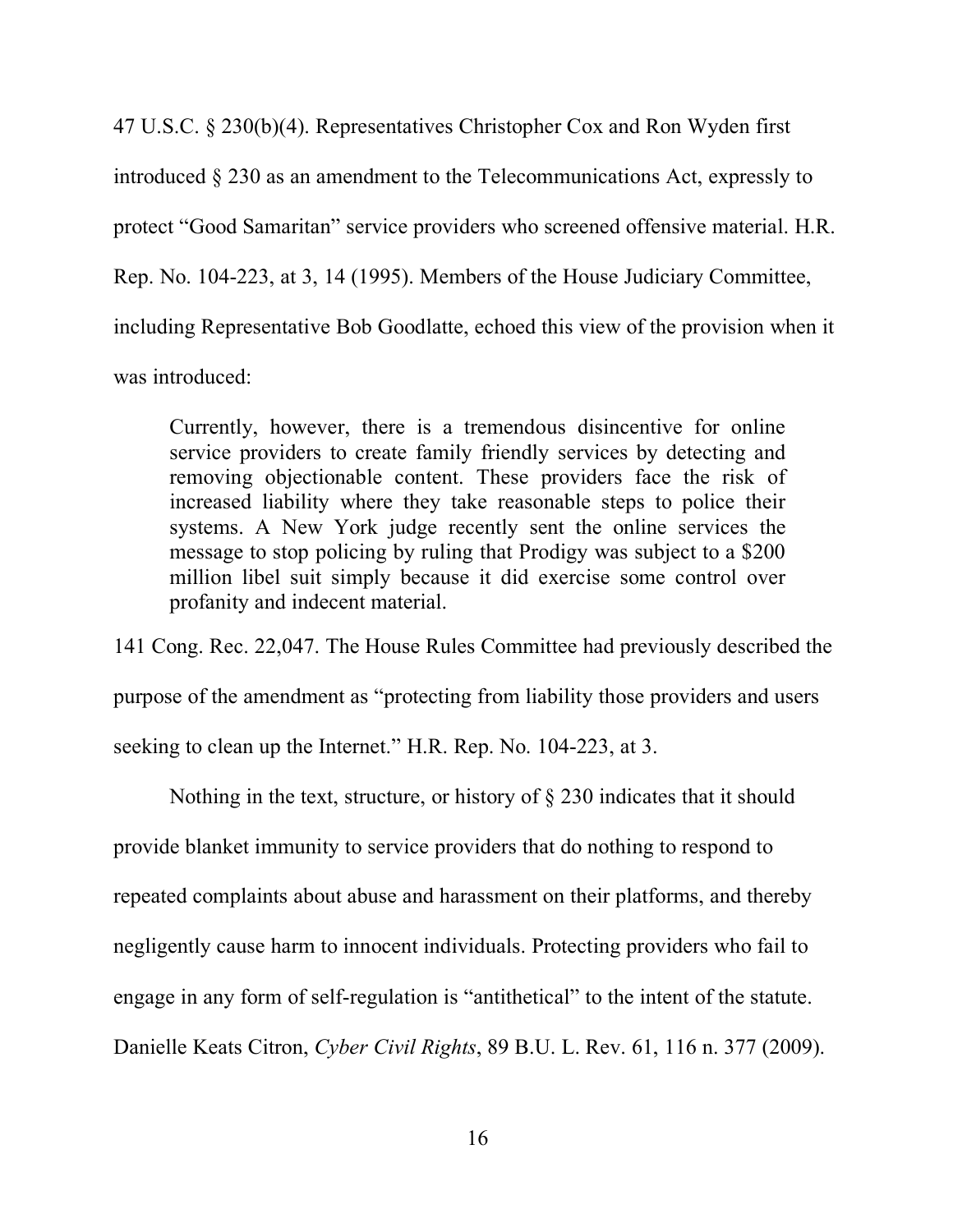Commentators have noted that the core purpose of the law was to protect users, not

to put them at risk:

1

Development of technologies that "maximize user control over what information is received" by Internet users, as well as the "vigorous enforcement of Federal criminal laws to deter and punish trafficking in obscenity, talking and harassment by means of computer." In other words, the law [wa]s intended to promote and protect the values of privacy, security and liberty alongside the values of open discourse.

Mary Anne Franks, *The Lawless Internet? Myths and Misconceptions About CDA* 

*Section 230*, Huffington Post (Feb. 17, 2014); <sup>20</sup> *see also* Kate Klonick, *The New* 

*Governors: The People, Rules, and Processes Governing Online Speech*, 131

Harv. L. Rev. 1598, 1605–09 (2018).

The Supreme Court has yet to weigh in on the scope and meaning of § 230,

but state and lower federal courts have reached a "near-universal agreement" that

the provision should "not be construed grudgingly." *Jane Doe No. 1 v.* 

*Backpage.com, LLC*, 817 F.3d 12, 18 (1st Cir. 2016), *cert. denied*, 137 S. Ct. 622

(2017); *see also, e.g., Jones v. Dirty World Entm't Recordings LLC*, 755 F.3d 398,

406 (6th Cir. 2014); *Klayman v. Zuckerberg*, 753 F.3d 1354,1358 (D.C. Cir. 2014);

*Doe v. MySpace, Inc.*, 528 F.3d 415, 418 (5th Cir. 2008); *Universal Commc'n Sys.,* 

*Inc. v. Lycos, Inc.*, 478 F.3d 413, 419 (1st Cir. 2007); *Almeida v. Amazon.com,* 

<sup>20</sup> http://www.huffingtonpost.com/mary-anne-franks/section-230-the-lawlessinternet b 4455090.html.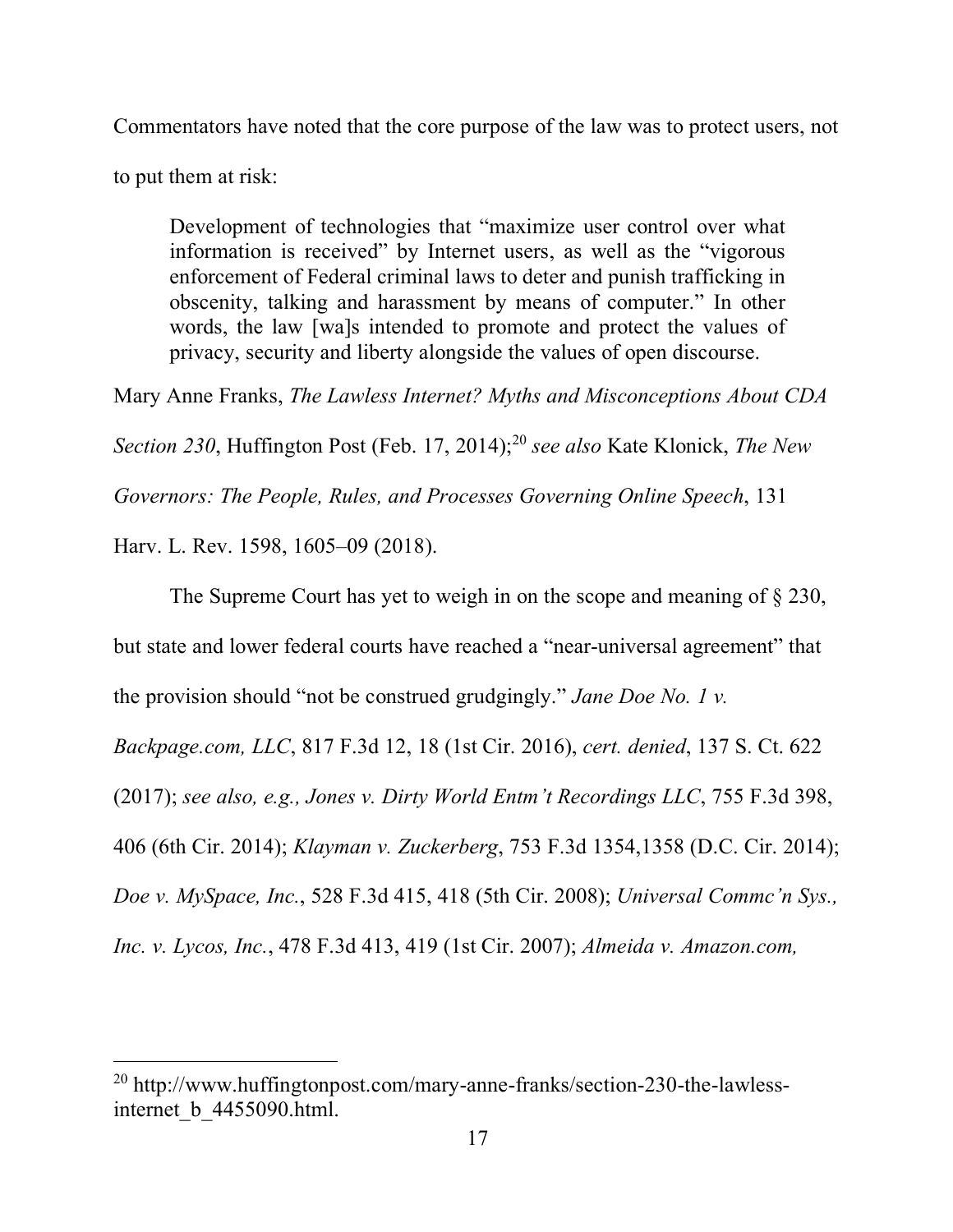*Inc.*, 456 F.3d 1316, 1321–22 (11th Cir. 2006); *Carafano v. Metrosplash.com, I*nc., 339 F.3d 1119, 1123 (9th Cir. 2003).

However, courts have also typically granted § 230 immunity to providers that actually engage in reasonable content moderation. The Seventh Circuit emphasized that it would be unreasonable to extend the immunity to providers that refuse reasonable requests to take down harmful content:

As precautions are costly, not only in direct outlay but also in lost revenue from the filtered customers, ISPs may be expected to take the do-nothing option and enjoy immunity under  $\S$  230(c)(1). Yet  $\S$ 230(c)—which is, recall, part of the "communications Decency Act" bears the title "Protection for 'Good Samaritan' blocking and screening of offensive material", hardly an apt description if its principal effect is to induce ISPs to do nothing about the distribution of indecent and offensive materials via their services. Why should a law designed to eliminate ISPs liability to the creators of offensive material end up defeating claims by the victims of tortious or criminal conduct?

*Chicago Lawyers' Committee for Civil Rights Under Law, Inc. v. Craigslist, Inc.*,

519 F.3d 666, 670 (7th Cir. 2008). The immunity provision was purposefully

enacted to incentivize proactive moderation by removing the threat of liability, not

to shield those who refuse to engage in any form of regulation of platform policies.

The Ninth Circuit has similarly emphasized the gravity and dire implications

of a broad interpretation of § 230. The court has found that the law was "not

meant to create a lawless no-man's-land on the Internet." *Fair Housing Council of* 

*San Fernando Valley v. Roommates.com, LLC*, 521 F.3d 1157, 1164 (9th Cir.

2008). The Ninth Circuit emphasized: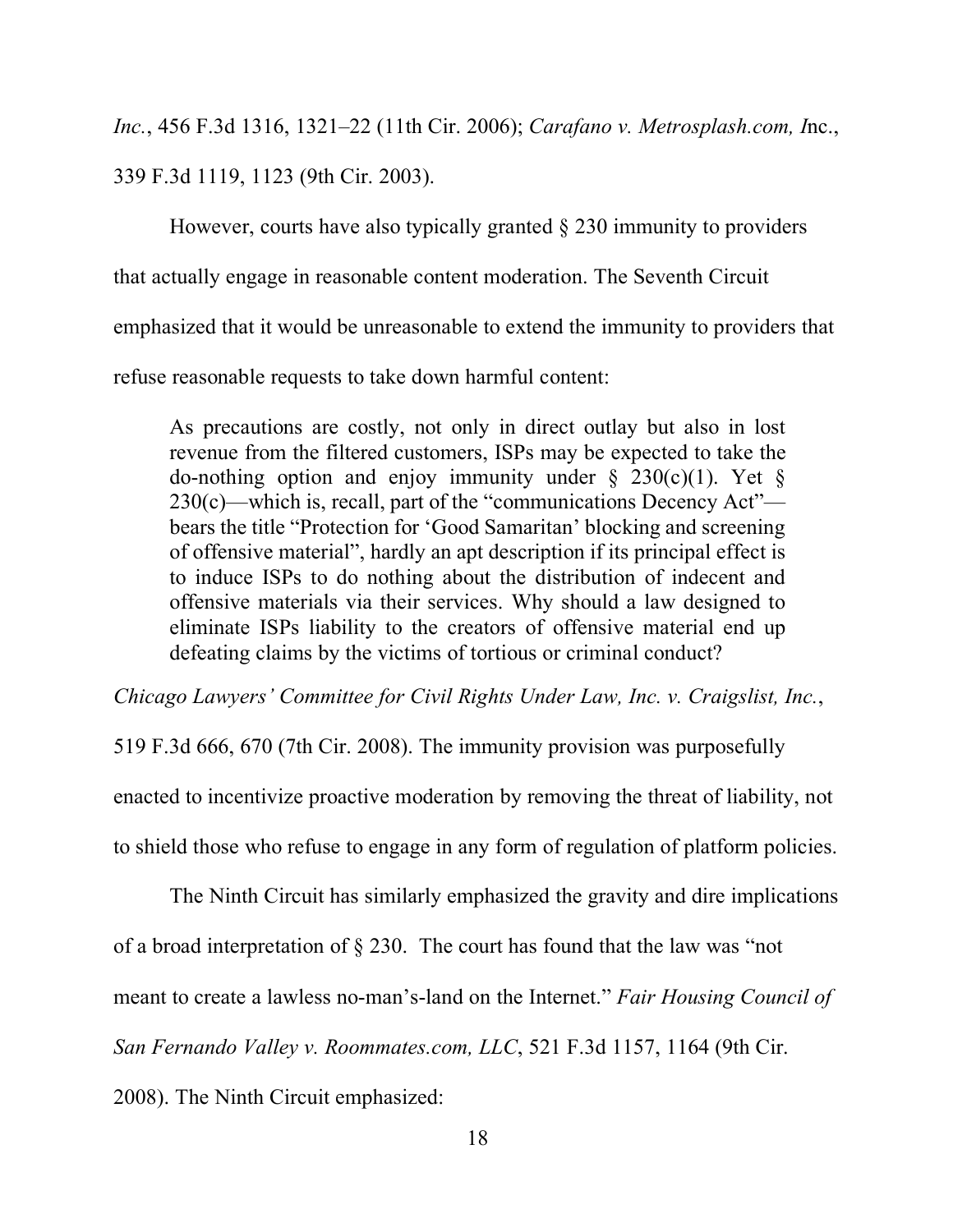The Internet is no longer a fragile new means of communication that could easily be smothered in the cradle by overzealous enforcement of laws and regulations applicable to brick-and-mortar businesses. Rather, it has become a dominant-perhaps the preeminent-means through which commerce is conducted. And its vast reach into the lives of millions is exactly why we must be careful not to exceed the scope of the immunity provided by Congress and thus give online businesses an unfair advantage over their real-world counterparts, which must comply with laws of general applicability.

*Id.* at n.15. In other words, a broad interpretation of § 230 immunity contradicts the policy objectives laid out in the statute. It neither "promote[s]" the internet as a platform for "educational and informational resources" nor encourages the "Good Samaritan" behavior of platforms that Congress sought to protect.

Much has changed with the Internet since  $\S$  230 was enacted. Technology companies have only grown "larger, more powerful, and less vulnerable than were the nascent online service providers of two decades ago." Citron & Wittes, *supra*, at 411*.* The internet "has outgrown its swaddling clothes and no longer needs to be so gently coddled." *Roommates.com*, 521 F.3d at 1175 n.39. Congress would not have imagined that the immunity it created for small bulletin board services who engaged in reasonable content moderation would shield enormous corporations from responsibility for the damage their platforms enable. *See also Algorithms: How Companies' Decisions About Data and Content Impact Consumers: Hearing Before the Subcomm. on Digital Commerce & Consumer Protection of the H. Comm. on Energy & Commerce*, 115th Cong. 15 (2017) (statement of Frank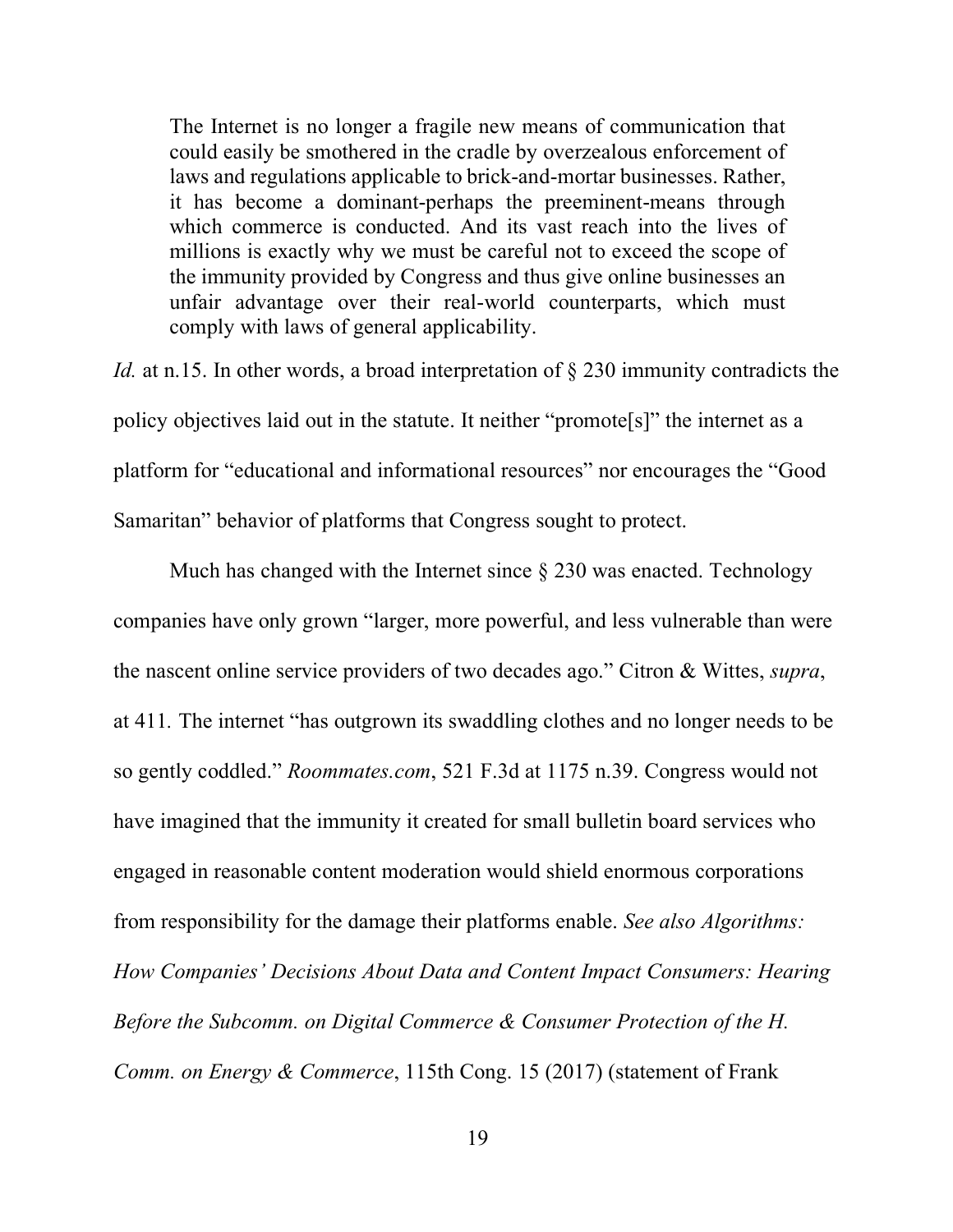Pasquale, Professor of Law, University of Maryland) (discussing the danger and "collateral consequences" of expanding § 230 immunity). Because the statutory text does not strictly define what it means to "be treated as the publisher or speaker" of information, this Court should construe the provision narrowly and consistent with its purpose. This Court should not grant to Bad Samaritans the protections that Congress intended to provide to Good Samaritans.

# **B. The lower court's broad interpretation of § 230 immunity would not advance the speech-promoting policy of the statute.**

The lower court's broad interpretation of § 230 immunity would neither "promote the continued development of the internet" nor "preserve the vibrant and competitive free market" for educational and informational resources that the internet can enable. Such broad immunity would likely inhibit free speech. *See* Klonick, *supra*, at 1607-08 (noting that the Fourth Circuit in *Zeran* interpreted the dual congressional purposes of § 230 as (1) overturning *Stratton Oakmont* by providing protections for Good Samaritans, and (2) as a free speech protection for users meant "to encourage the unfettered and unregulated development of free speech on the Internet, and to promote the development of e-commerce.").

Section 230 was enacted to protect providers of bulletin board systems that enabled users to post and express their opinions while still engaging in reasonable content moderation. However, many modern platforms do not substantially promote free expression of internet users. Take, for example, Uber and Airbnb, a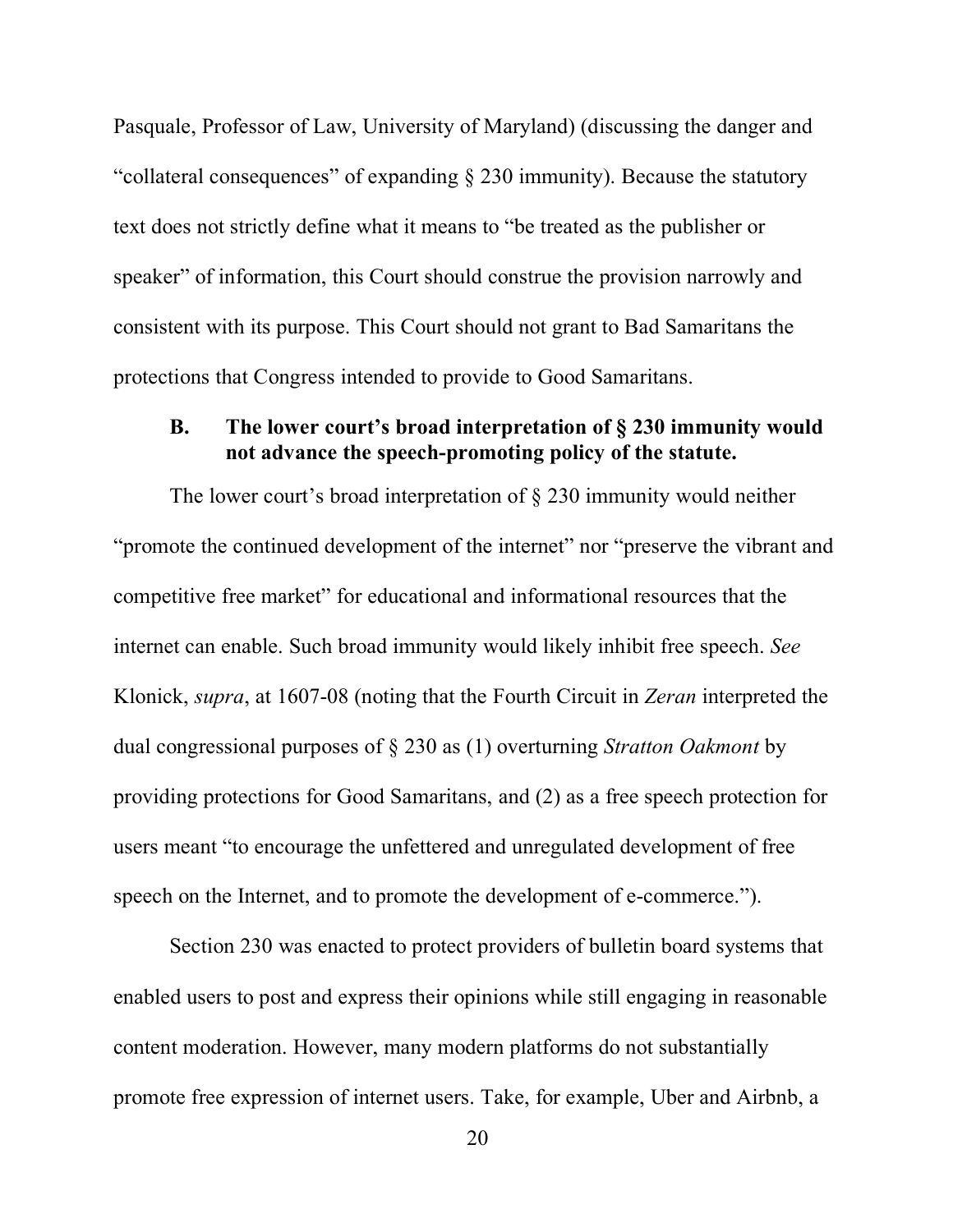transportation service and a real-estate rental service, respectively. These platforms have little to no impact on free speech because their business model aims to promote transportation and accommodations, as opposed to providing spaces to encourage speech. *See* Ryan Calo & Alex Rosenblat, *The Taking Economy: Uber, Information, and Power*, 117 Colum. L. Rev. 1623 (2017). Despite their clear commercial purpose, businesses have attempted to claim § 230 immunity for such services. *See, e.g., Inman v. Technicolor USA, Inc.*, No. 11-666, 2011 WL 5829024, at \*7 (W.D. Pa. Nov. 18, 2011) (holding that § 230 immunizes eBay from liability for one user's purchase of vacuum tubes from a third party that later caused mercury poisoning).

Focusing only on the interests of the platforms "gives an irrational degree of free speech benefit to harassers and scofflaws but ignores important free speech costs to victims." Citron & Wittes, *supra*, at 420. Also, "[a]n environment of perfect impunity for intermediaries that facilitate online abuse is not an obvious win for free speech if the result is that the harassers speak unhindered and the harassed retreat in fear offline." *Id*. Grindr's failure to regulate offensive material inhibits a victim's ability to engage on its platform and enables harassers to maximize offensive content. Because of the abuse he suffered, the Plaintiff no longer uses the platform. Am. Compl. ¶ 48, JA-65. During this period, Grindr selected and directed over a thousand strangers wanting sex—sometimes violently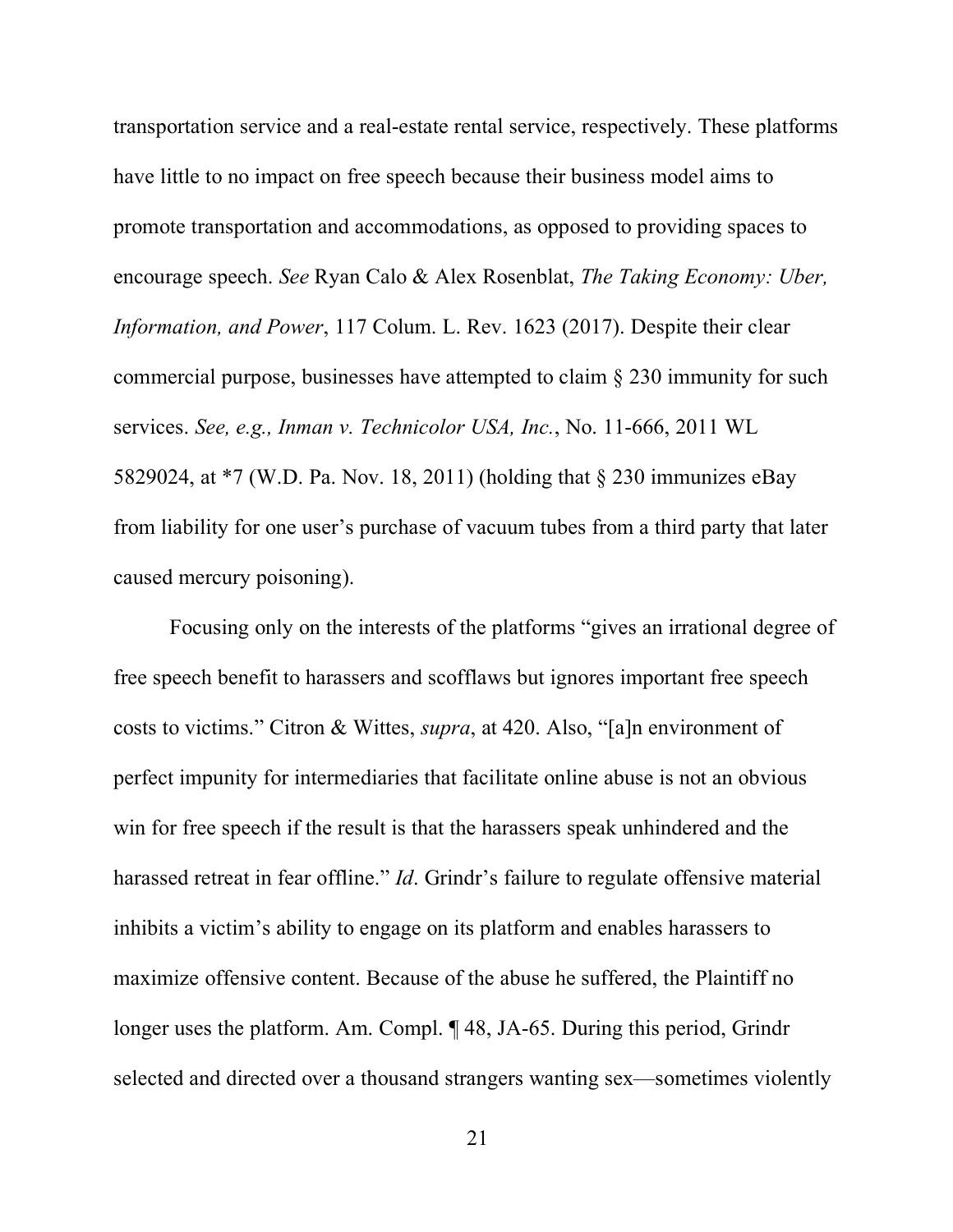insisting on it—to Herrick's home and workplace when it should have instead prevented or, at least, mitigated the impact and harm, especially after it had been repeatedly notified. Am. Compl. ¶ 49, JA-65.

Interpreting § 230 as providing blanket immunity to online service providers that ignore their Good Samaritan obligations grants such providers a license to disregard illegal activity, or even reward that activity directly or indirectly. And the resulting harassment and abuse creates a chilling effect for victims and other users, limiting free speech and discouraging user control. Users may reasonably fear that continued engagement on these platforms will cause harm, and they will be forced to disengage. This is simply not what Congress intended when it enacted § 230.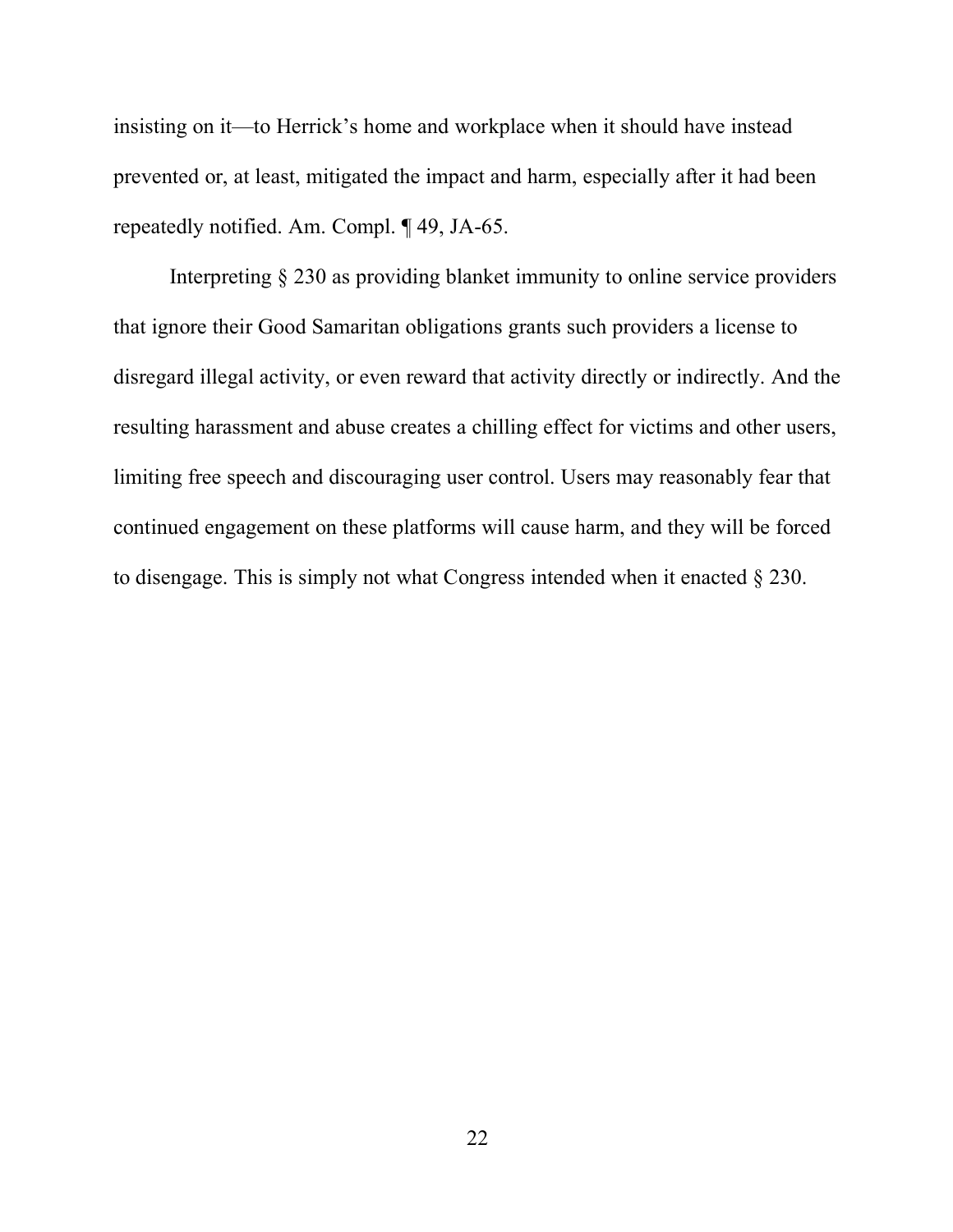# **CONCLUSION**

*Amici curiae* EPIC et al. respectfully request this Court rule for the Appellants

and reverse the lower court decision.

Respectfully submitted,

/S/ MARC ROTENBERG \_

Marc Rotenberg *Counsel of Record* Alan Butler Natasha Babazadeh Electronic Privacy Information Center (EPIC) 1718 Connecticut Ave. NW, Suite 200 Washington, DC 20009 (202) 483-1140 amicus@epic.org

May 31, 2018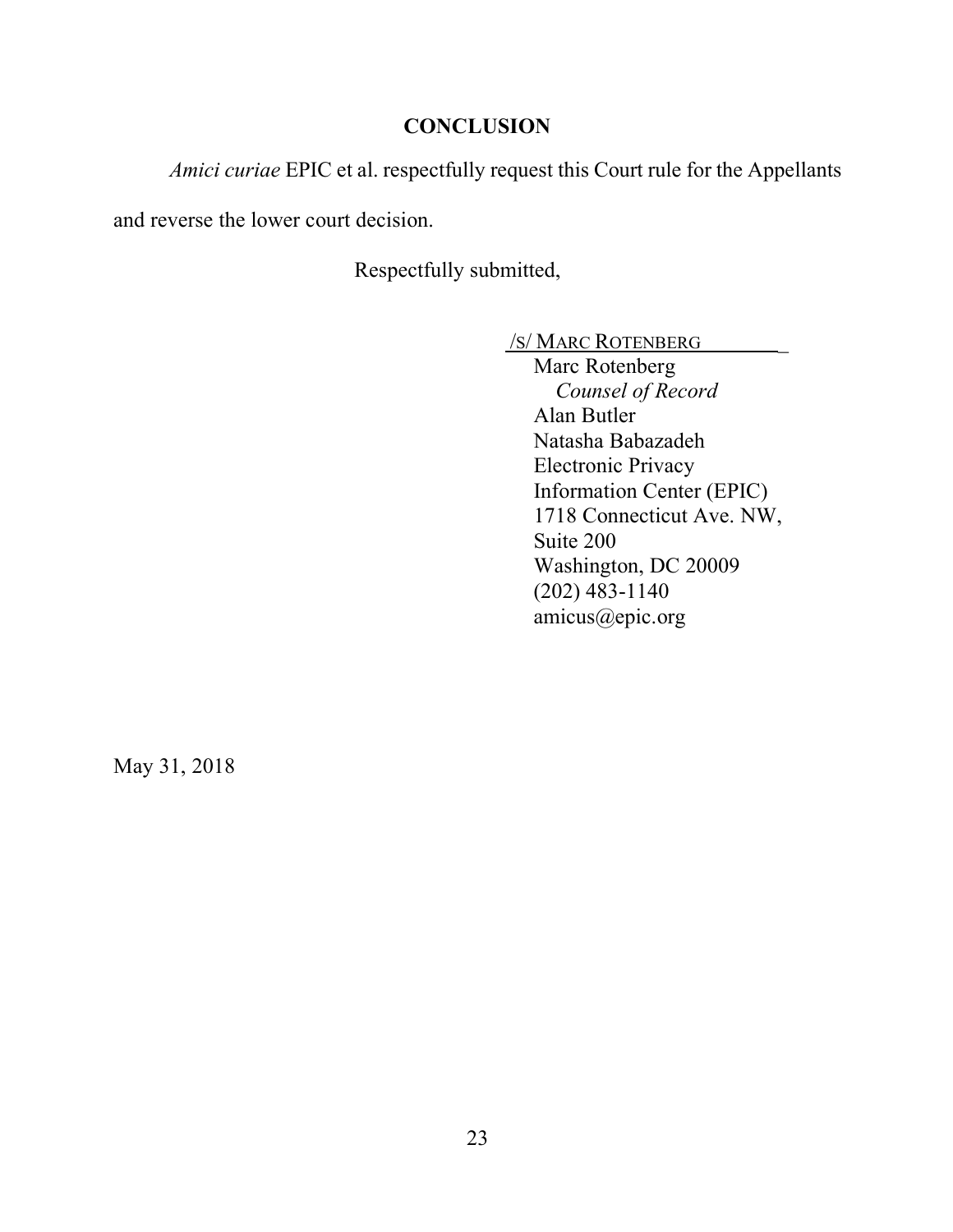# **CERTIFICATE OF COMPLIANCE**

This brief complies with the type-volume limitation of 7,000 words of Fed. R. App. P. 29(d) and Fed. R. App. P. 32(a)(7)(B). This brief contains 5,117 words, excluding the parts exempted by Fed. R. App. P.  $32(a)(7)(B)(iii)$ . This brief complies with the typeface requirements of Fed. R. App. P.  $32(a)(5)$  and the type style requirements of Fed. R. App. P. 32(a)(6) because this brief has been prepared in a proportionally spaced typeface using Microsoft Office Word Mac in 14 point Times New Roman style.

Dated: May 31, 2018

/S/ MARC ROTENBERG \_